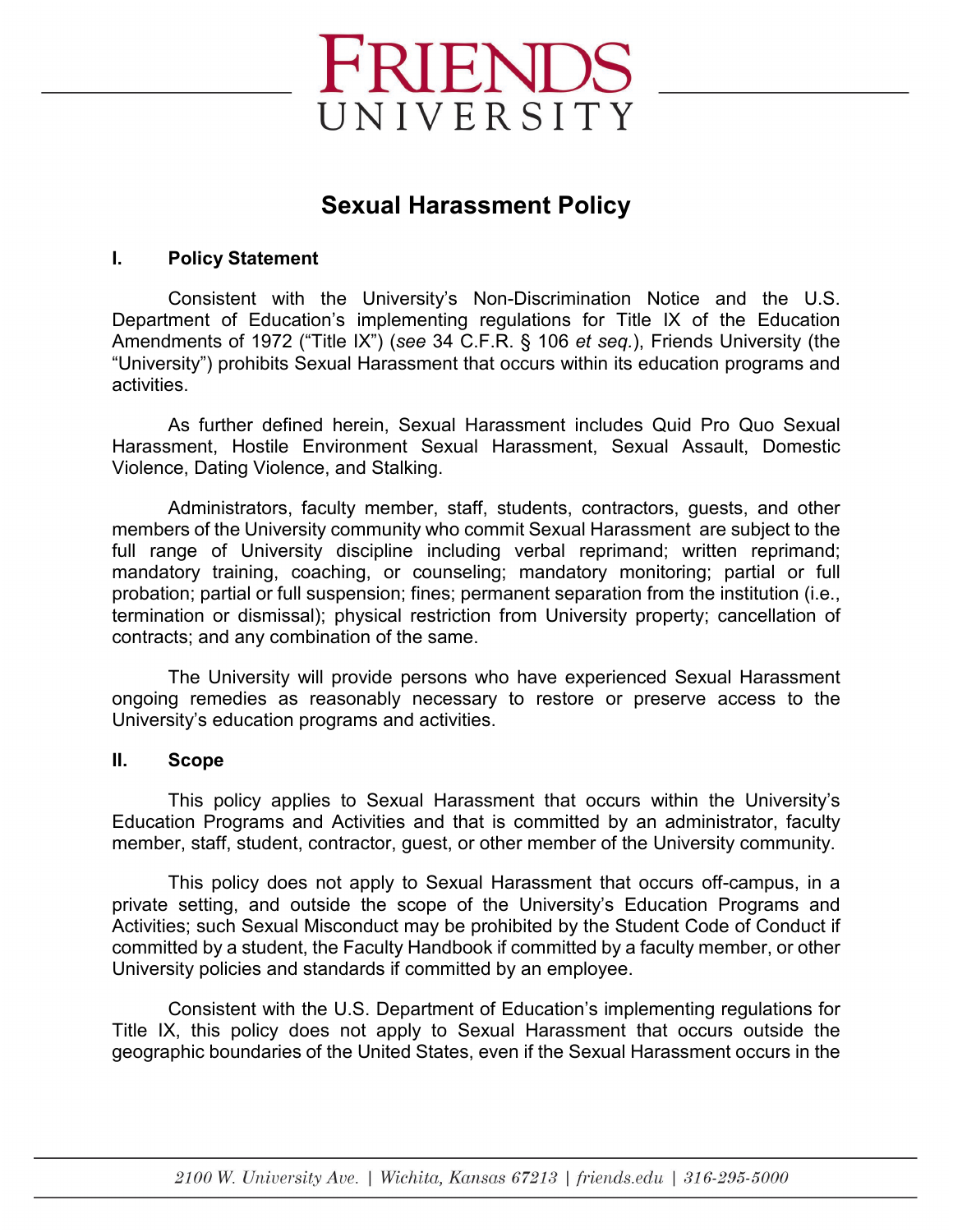

University's Education Programs and Activities, such as a study abroad program. Sexual Harassment that occurs outside the geographic boundaries of the United States is governed by the Student Code of Conduct if committed by a student, the Faculty Handbook if committed by a faculty member, or other University policies and standards if committed by an employee.

#### **III. Definitions**

- **A.** "Sexual Harassment" is conduct on the basis of sex that constitutes Quid Pro Quo Sexual Harassment, Hostile Environment Sexual Harassment, Sexual Assault, Domestic Violence, Dating Violence, or Stalking.
- **B.** "Quid Pro Quo Sexual Harassment" is an employee of the University conditioning the provision of an aid, benefit, or service of the University on an individual's participation in unwelcome sexual contact.
- **C.** "Hostile Environment Sexual Harassment" is unwelcome conduct determined by a reasonable person to be so severe, pervasive, and objectively offensive that it effectively denies a person access to the University's education programs and activities.

In determining whether Hostile Environment Sexual Harassment exists, the University will consider the totality of circumstances, including factors such as the actual impact the conduct has had on the Complainant; the nature and severity of the conduct at issue; the frequency and duration of the conduct; the relationship between the parties (including accounting for whether one individual has power or authority over the other); the respective ages of the parties; the context in which the conduct occurred; and the number of persons affected. A person's adverse subjective reaction to conduct is not sufficient, in and of itself, to establish the existence of a hostile environment.

Hostile Environment Sexual Harassment may include, but is not limited to:

- 1. Unwelcome efforts to develop a romantic or sexual relationship;
- 2. Unwelcome commentary about an individual's body or sexual activities;
- 3. Threatening to engage in the commission of an unwelcome sexual act with another person;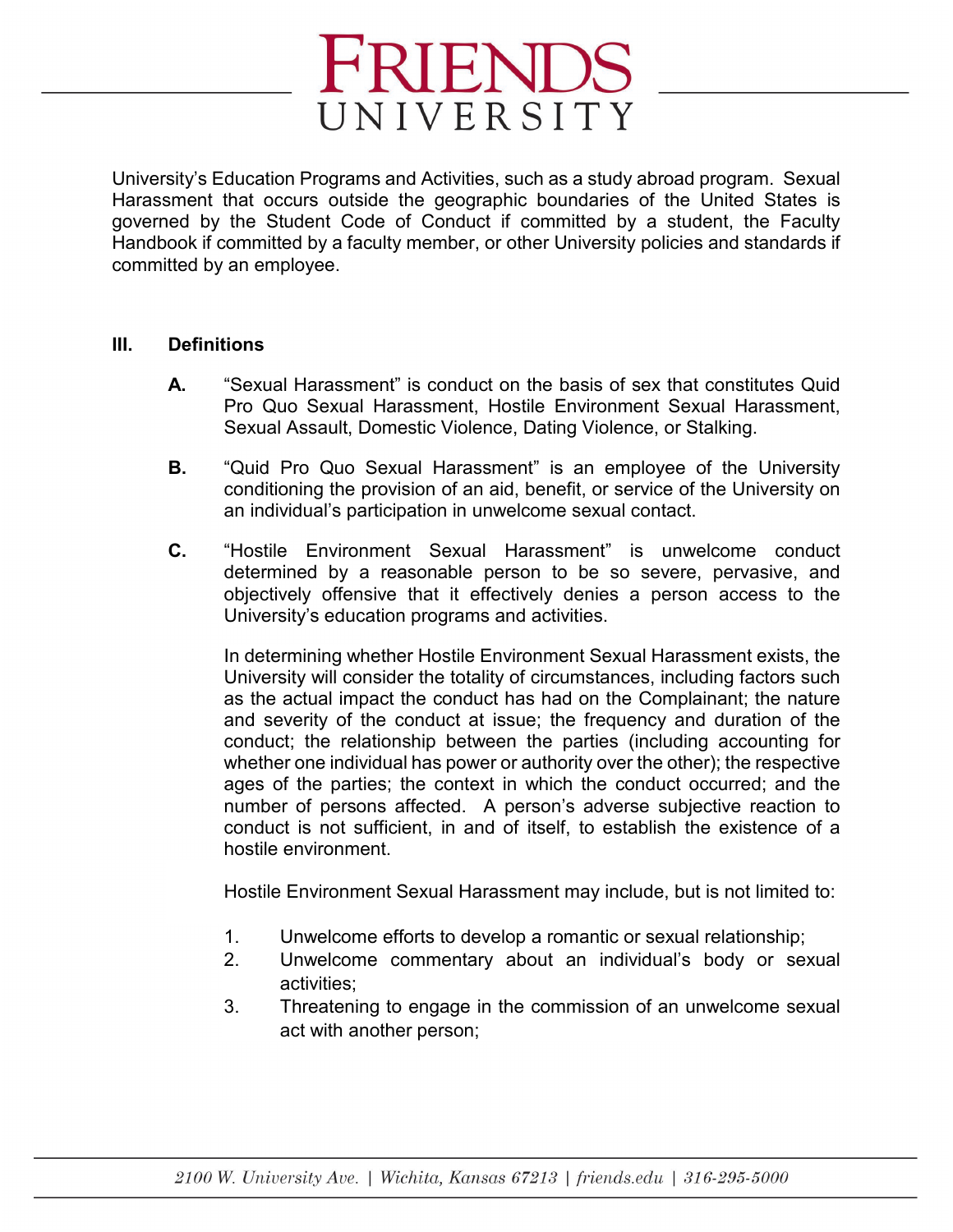

- 4. Engaging in indecent exposure; voyeurism, or other invasion of personal privacy;
- 5. Unwelcome physical touching or closeness that does not rise to the level of Sexual Assault; and
- **D.** "Sexual Assault" includes the sex offenses of Rape, Sodomy, Sexual Assault with an Object, Fondling, Incest, and Statutory Rape.
	- 1. "Rape" is the carnal knowledge of a person, without the consent of the victim, including instances where the victim is incapable of giving consent because of his/her age or because of his/her temporary or permanent mental or physical incapacity. There is "carnal knowledge" if there is the slightest penetration of the vagina or penis by the sex organ of the other person. Attempted Rape is included.
	- 2. "Sodomy" is oral or anal sexual intercourse with another person, without the consent of the victim, including instances where the victim is incapable of giving consent because of his/her age or because of his/her temporary or permanent mental or physical incapacity.
	- 3. "Sexual Assault with an Object" is using an object or instrument to unlawfully penetrate, however slightly, the genital or anal opening of the body of another person, without the consent of the victim, including instances where the victim is incapable of giving consent because of his/her age or because of his/her temporary or permanent mental or physical incapacity. An "object" or "instrument" is anything used by the offender other than the offender's genitalia.
	- 4. "Fondling" is the touching of the private body parts of another person for the purpose of sexual gratification, without the consent of the victim, including instances where the victim is incapable of giving consent because of his/her age or because of his/her temporary or permanent mental or physical incapacity.
	- 5. "Incest" is sexual intercourse between persons who are related to each other within the degrees wherein marriage is prohibited by Kansas law.
	- 6. "Statutory Rape" is sexual intercourse with a person who is under the statutory age of consent as defined by Kansas law.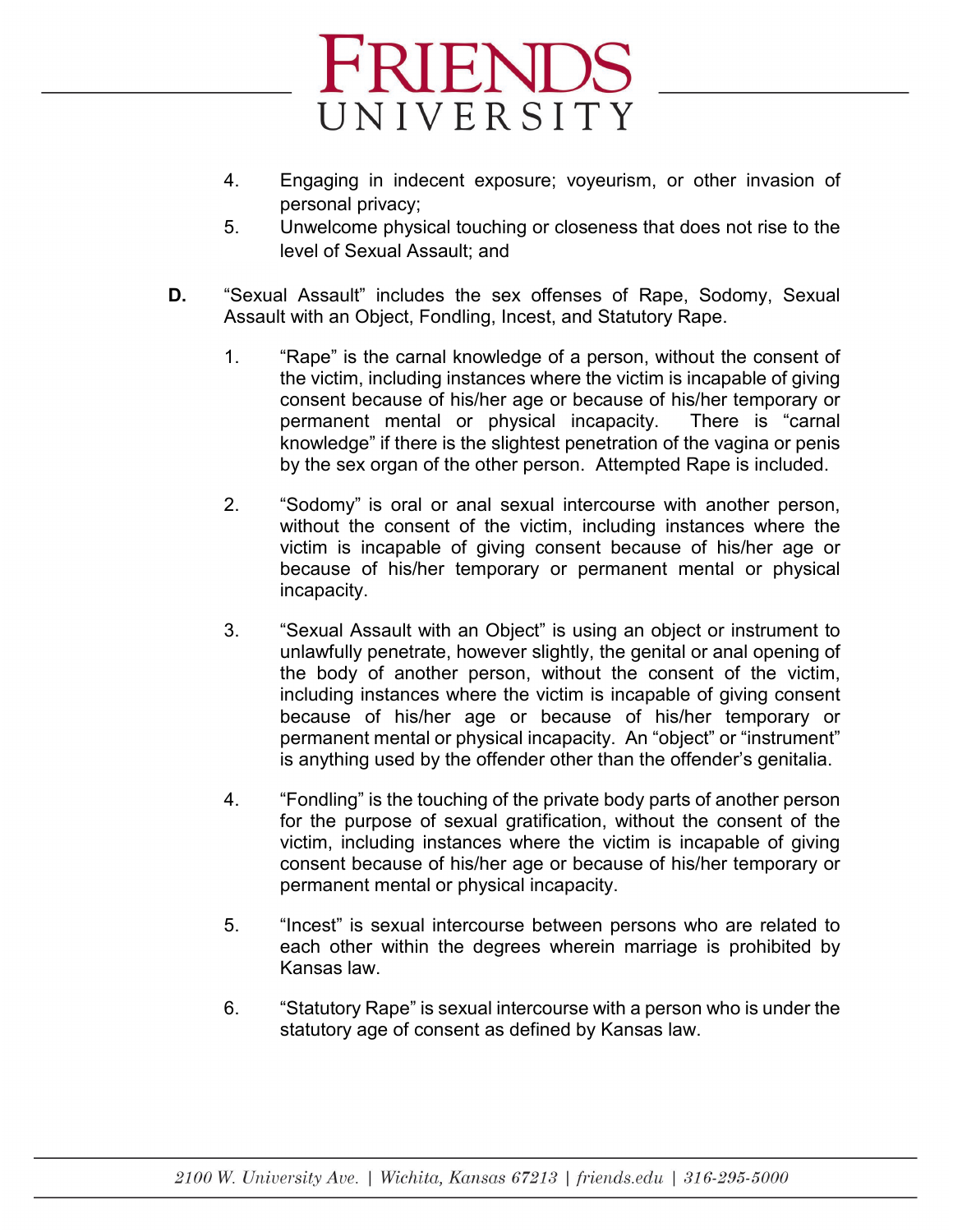- **E.** "Domestic Violence" is felony or misdemeanor crimes of violence committed by a current or former spouse or intimate partner of the victim, by a person with whom the victim shares a child in common, by a person who is cohabitating with or has cohabitated with the victim as a spouse or intimate partner, by a person similarly situated to a spouse of the victim under the domestic or family violence laws of Kansas, or by any other person against an adult or youth victim who is protected from that person's acts under the domestic or family violence laws of Kansas.
- **F.** "Dating Violence" is violence committed by a person
	- 1. Who is or has been in a social relationship of a romantic or intimate nature with the victim; and
	- 2. Where the existence of such a relationship will be determined based on a consideration of the following factors:
		- The length of the relationship;
		- The type of relationship; and
		- The frequency of interaction between the persons involved in the relationship.
- **G.** "Stalking" is engaging in a course of conduct directed at a specific person that would cause a reasonable person to:
	- Fear for their safety or the safety of others; or
	- Suffer substantial emotional distress.
- **H.** "Consent" refers to words or actions that a reasonable person in the perspective of the Respondent would understand as agreement to engage in the sexual conduct at issue. A person who is Incapacitated is not capable of giving Consent. Consent must be given voluntarily. It cannot be procured through physical violence, threats, blackmail, or other unreasonable pressure for sexual activity. Consent to some form of sexual activity cannot be automatically taken as consent to any other form of sexual activity. Previous relationships or prior consent do not imply consent to future sexual acts. In order to give effective consent, a person must be of legal age.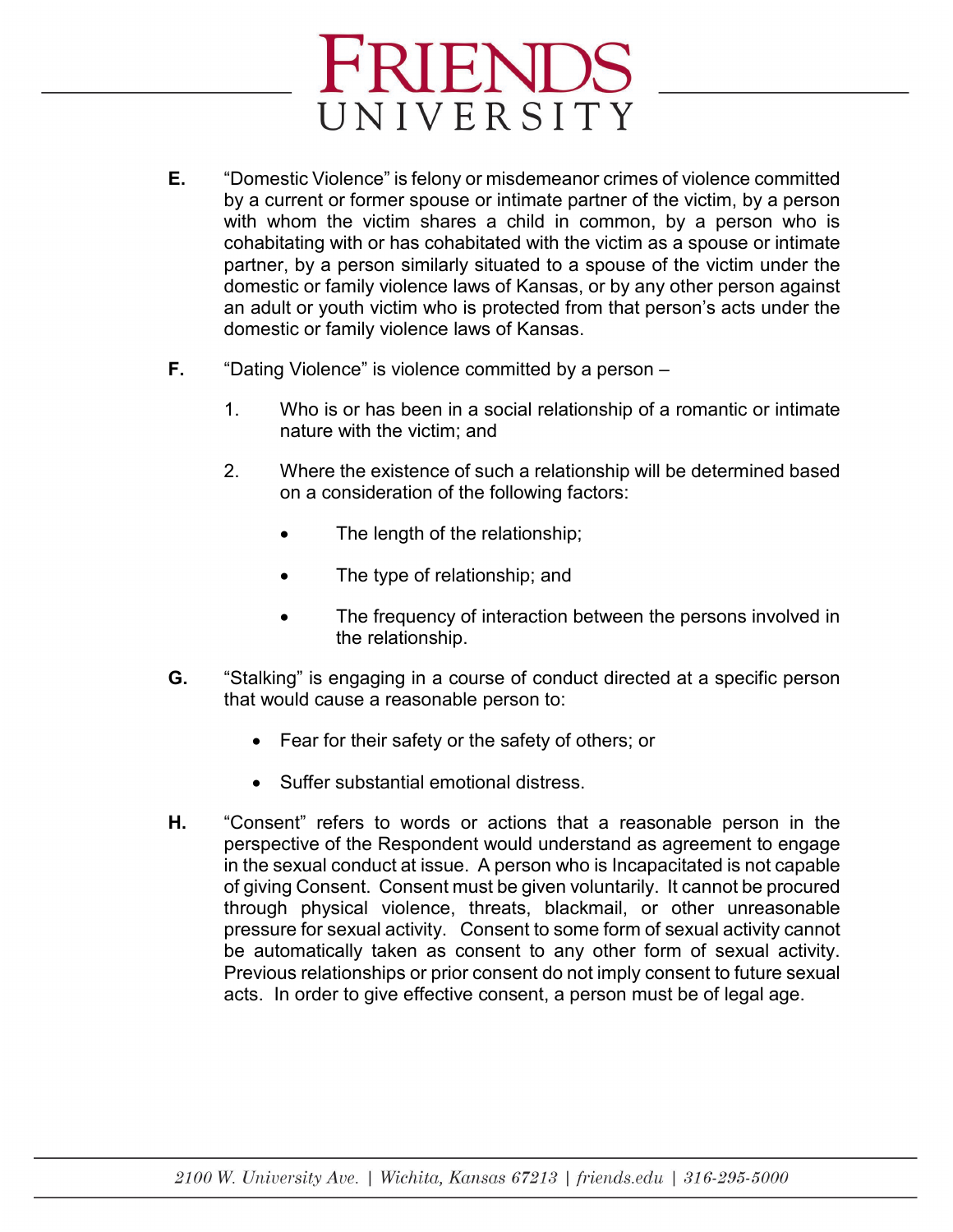- **I.** "Incapacitated" refers to the state where a person does not appreciate the nature or fact of sexual activity due to the effect of drugs or alcohol consumption, medical condition or disability, or due to a state of unconsciousness or sleep. In other words, the person is unable to understand the "who, what, when, where, why, and how" of their sexual interaction and, as a result, cannot give effective consent. Incapacitation is something beyond mere drunkenness or intoxication. No single factor is determinative of incapacitation. Incapacitation can only be found when the Respondent knew or should have known that the Complainant was incapacitated when viewed from the position of a sober, reasonable person.
- **J.** "Retaliation" is intimidation, threats, coercion, or discrimination against any individual for the purpose of interfering with any right or privilege secured by Title IX and its implementing regulations or because an individual has made a report or complaint, testified, assisted, or participated or refused to participate in any manner in an investigation, proceeding, or hearing under this policy.
- **K.** "Complainant" means an individual who is alleged to be the victim of conduct that could constitute Sexual Harassment.
- **L.** "Respondent" means an individual who has been reported to be the perpetrator of conduct that could constitute Sexual Harassment.
- **M.** "Formal Complaint" means a document filed by a Complainant or signed by the Title IX Coordinator alleging Sexual Harassment against a Respondent and requesting that the University investigate the allegation of Sexual Harassment in accordance with this policy. At the time of filing a Formal Complaint, a Complainant must be participating in or attempting to participate in the University's education programs and activities. A "document filed by a Complainant" means a document or electronic submission (such as an email) that contains the Complainant's physical or electronic signature or otherwise indicates that the Complainant is the person filing the Complaint.
- **N.** "Supportive Measures" are non-disciplinary, non-punitive individualized services offered, as appropriate, and reasonably available, and without fee or charge, that are designed to restore or preserve equal access to the University's Education Programs and Activities without unreasonably burdening another party, including measures designed to protect the safety of all parties implicated by a report or the University's education environment, or to deter Sexual Harassment. Supportive measures may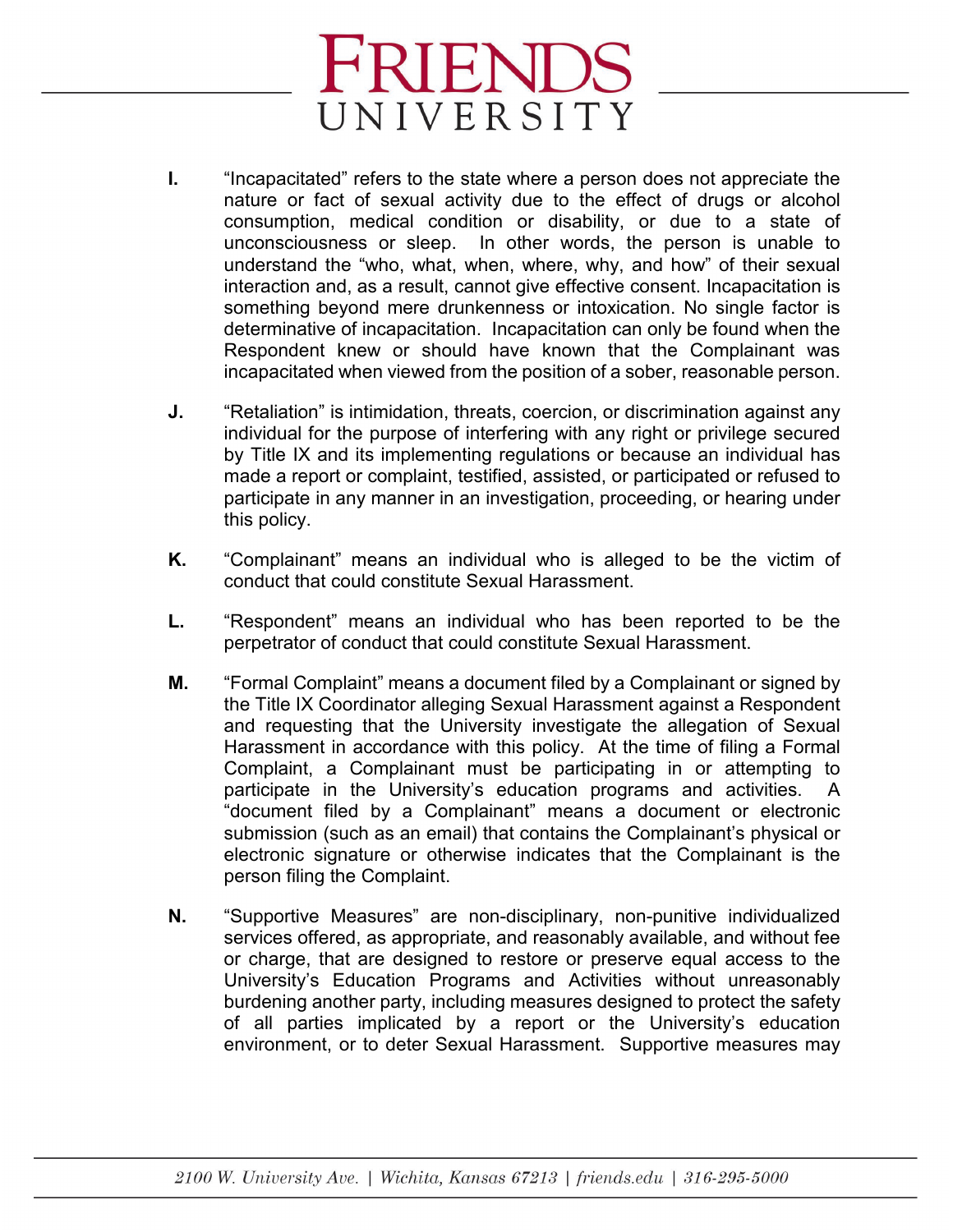include: counseling, extensions of academic or other deadlines, courserelated adjustments, modifications to work or class schedules, campus escort services, changes in work or housing locations, leaves of absence, increased security and monitoring of certain areas of campus, and other similar measures. Supportive Measures may also include mutual restrictions on contact between the parties implicated by a report.

**O.** "Education Programs and Activities" refers to all the operations of the University, including, but not limited to, in-person and online educational instruction, employment, research activities, extracurricular activities, athletics, residence life, dining services, performances, and community engagement and outreach programs. The term applies to all activity that occurs on campus or on other property owned or occupied by the University. It also includes off-campus locations, events, or circumstances over which the University exercises substantial control over the Respondent and the context in which the Sexual Harassment occurs, including Sexual Harassment occurring in any building owned or controlled by a student organization that is officially recognized by the University.

## **IV. Reporting Sexual Harassment**

Any person may report Sexual Harassment to the Title IX Coordinator. Reports may be made in person, by regular mail, telephone, electronic mail, or by any other means that results in the Title IX Coordinator receiving the person's verbal or written report. Inperson reports must be made during normal business hours, but reports can be made by regular mail, telephone, or electronic mail at any time, including outside normal business hours.

The name and contact information for the Title IX Coordinator is:

Danita Mason Senior Director of Human Resources and Title IX Coordinator Sumpter Hall, 209 2100 W. University Ave. Wichita, Kansas 67213 Tel: (316) 295-5864 Email: [danita\\_mason@friends](mailto:kwilliams@friends.edu).edu

The name and contact information for the Deputy Title IX Coordinator is: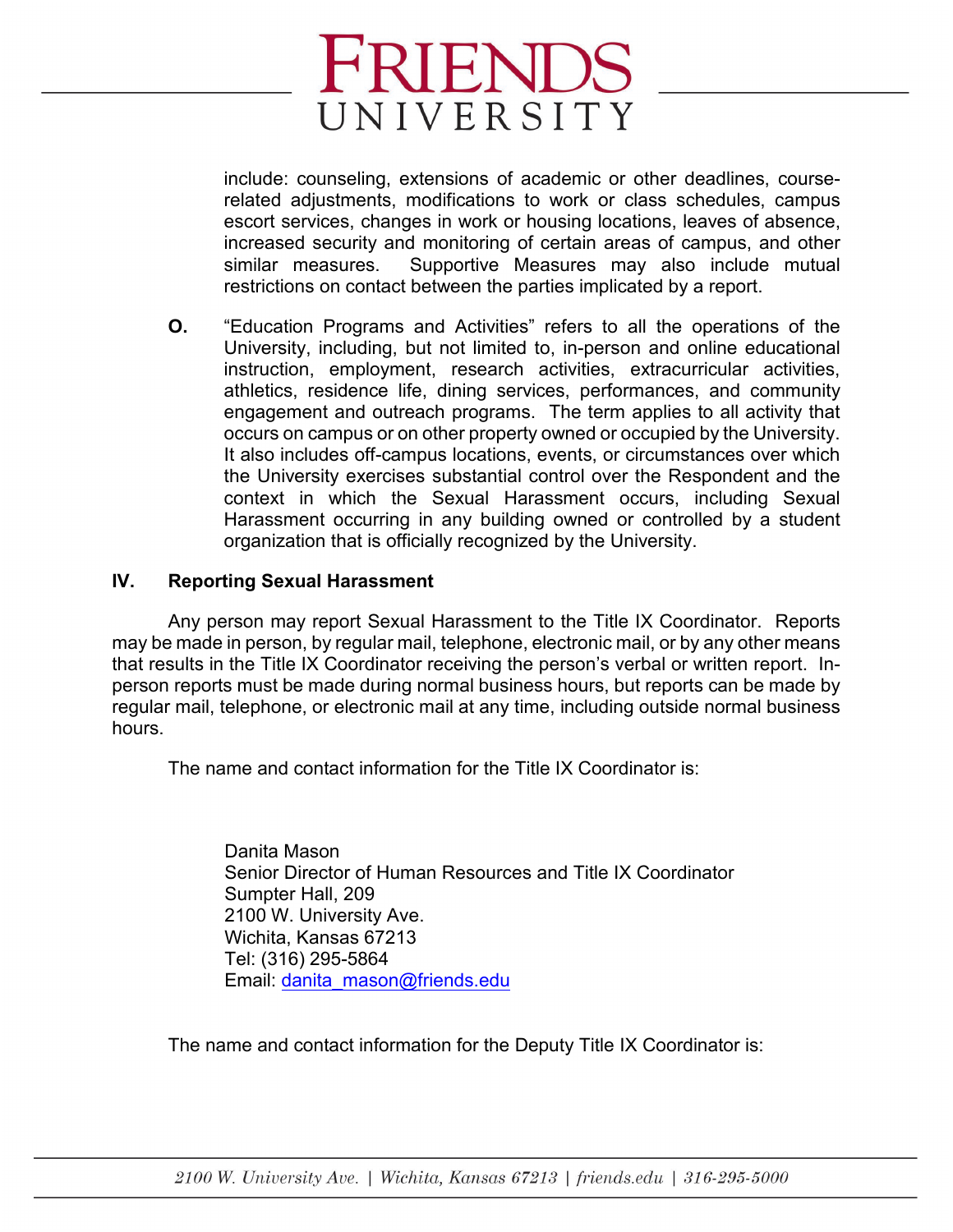

Dr. Ken Stoltzfus Deputy Title IX Coordinator & Vice President of Academic Affairs Davis Administration Building, 316A 2100 W. University Ave. Wichita, Kansas 67213 Tel: (316) 295-5770 Email: kennth\_stoltzfus@friends.edu

In addition to reporting to the Title IX Coordinator or Deputy Title IX Coordinator, any person may report Sexual Harassment to any University employee who must promptly forward such report of Sexual Harassment to the Title IX Coordinator.

A person may also file a complaint of sexual harassment with the following external entities:

Office for Civil Rights (OCR) U.S. Department of Education 400 Maryland Avenue, SW Washington, DC 20202-1100 Customer Service Hotline #: (800) 421-3481 Fax: (202) 453-6012 TDD#: (877) 521-2172 Email: [OCR@ed.gov](mailto:OCR@ed.gov)  Web:<http://www.ed.gov/ocr>

U.S. Equal Employment Opportunity Commission (EEOC) Contact:<http://www.eeoc.gov/contact/> The charge filing process: (800) 669-4000 TTY#:(800 669-6820 Email: [info@eeoc.gov](mailto:info@eeoc.gov)

Kansas Human Rights Commission (KHRC) 900 SW Jackson, Suite 568-S Topeka, KS 66612-1258 Tel: 785.296.3206 Fax: 785.296.0589 Web:<http://www.khrc.net/contact>

The sole exceptions to the mandatory reporting requirement for employees are employees who are statutorily prohibited from reporting such information are exempt from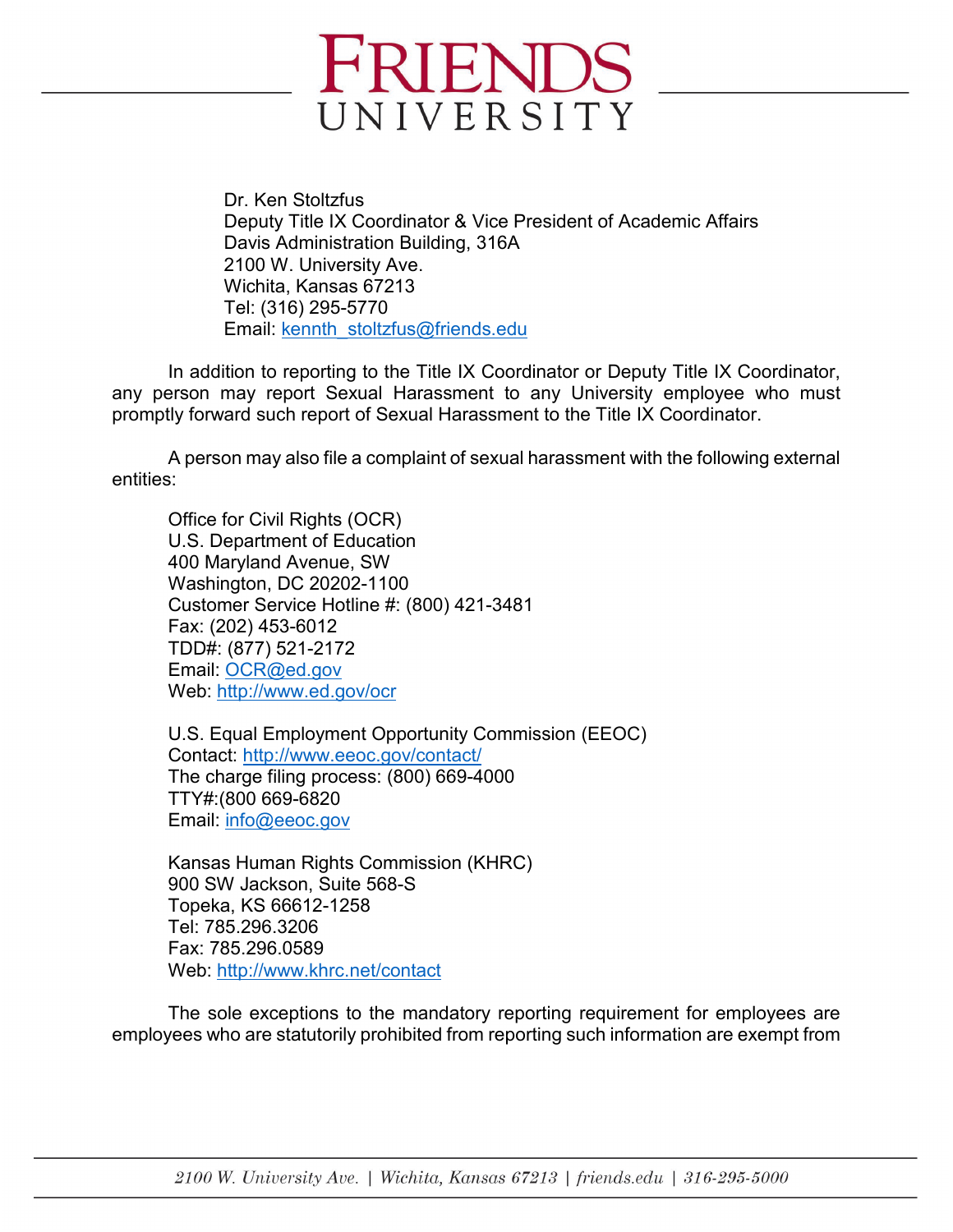

these reporting requirements, including licensed health-care, counseling, or pastoral professionals ("Confidential Resources") who are not mandatory reporters and who are available to have confidential conversations with students.

The contact information for Confidential Resources is:

Human Resources Office 316-295-5864 Sumpter Hall, Room 212

## **V. Special Advice for Individuals Reporting Sexual Assault, Domestic Violence, Dating Violence, or Stalking**

If you believe you are the victim of Sexual Assault, Domestic Violence, or Dating Violence, do everything possible to preserve evidence by making certain that the crime scene is not disturbed. Preservation of evidence may be necessary for proof of the crime or in obtaining a protection order. For those who believe that they are victims of Sexual Assault, Domestic Violence, or Dating Violence, the University recommends the following:

- Get to a safe place as soon as possible.
- Try to preserve all physical evidence of the crime—avoid bathing, using the toilet, rinsing one's mouth or changing clothes. If it is necessary, put all clothing that was worn at the time of the incident in a paper bag, not a plastic one.
- Do not launder or discard bedding where the assault occurred- preserve for law enforcement
- Preserve all forms of electronic communication that occurred before, during, or after the assault
- Contact law enforcement by calling 911.
- Get medical attention all medical injuries are not immediately apparent. This is also necessary to collect evidence in case the individual decides to press charges. Local hospitals have evidence collection kits necessary for criminal prosecution should the victim wish to pursue charges. Take a full change of clothing, including shoes, for use after a medical examination.
- Contact a trusted person, such as a friend or family member for support.
- Talk with a licensed health-care, counseling, pastoral professionals, or resident health care provider who can help explain options, give information, and provide emotional support.
- Make a report to the Title IX Coordinator.
- Explore this policy and avenues for resolution under this policy.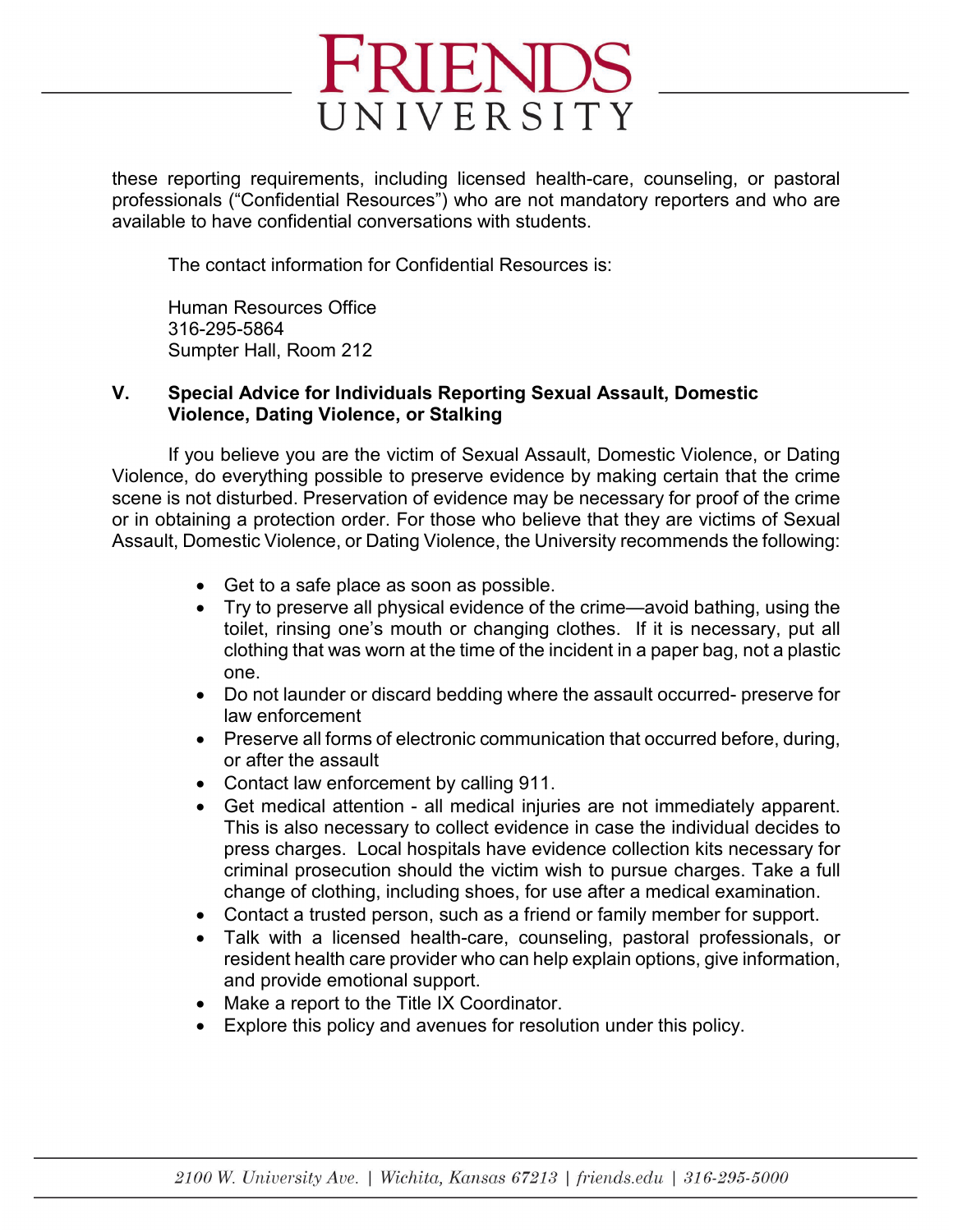Please remember that if someone is in immediate danger or needs immediate medical attention, the first place to report is 911. You may also report to the University Security by dialing 316-295-5911 or to the Wichita Police Department. Calling local law enforcement can help you: obtain emergency and nonemergency medical care; get immediate law enforcement response for your protection; understand how to provide assistance in a situation that may escalate to more severe criminal behavior; arrange a meeting with victim advocate services; find counseling and support; initiate a criminal investigation; and answer questions about the criminal process

It is also important to take steps to preserve evidence in cases of Stalking, to the extent such evidence exists. Such evidence is more likely to be in the form of letters, emails, text messages, etc. rather than evidence of physical contact and violence. This type of non-physical evidence will also be useful in all types of Sexual Harassment investigations.

Once a report of Sexual Assault, Domestic Violence, Dating Violence, or Stalking is made, the victim has several options such as, but not limited to:

- obtaining Supportive Measures
- contacting parents or a relative
- seeking legal advice
- seeking personal counseling (always recommended)
- pursuing legal action against the perpetrator
- filing a Formal Complaint
- requesting that no further action be taken

## **VI. Preliminary Assessment**

Upon receipt of a report made pursuant to Section IV, the Title IX Coordinator will conduct a preliminary assessment to determine:

- Whether the conduct, as reported, falls or could fall within the scope of the policy specified in Section II; and
- Whether the conduct, as reported, constitutes or could constitute Sexual Harassment.

If the Title IX Coordinator determines that the conduct reported could not fall within the scope of the policy, and/or could not constitute Sexual Harassment, even if investigated, the Title IX Coordinator will close the matter and may notify the reporting party if doing so is consistent with the Family Educational Rights and Privacy Act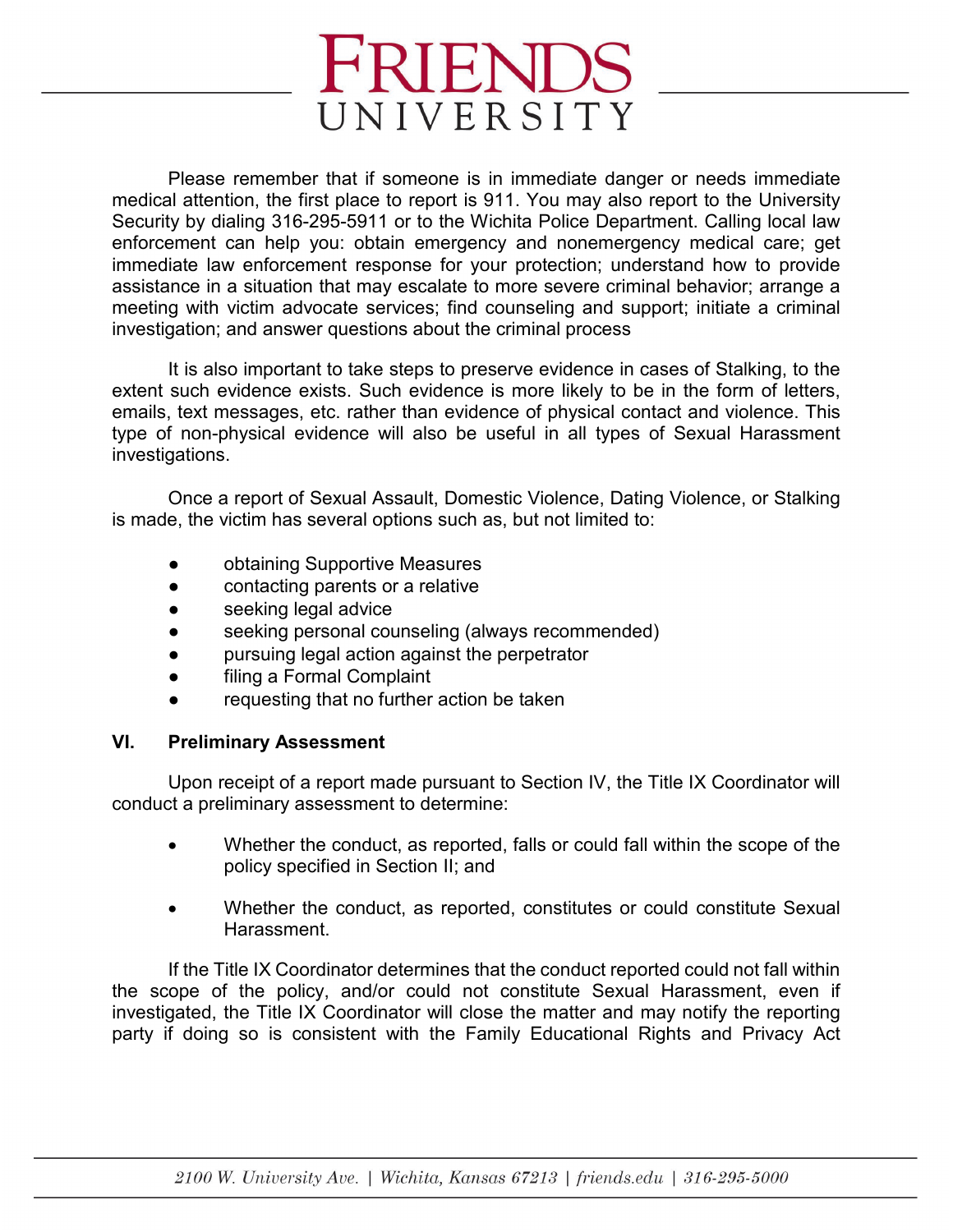

("FERPA"). The Title IX Coordinator may refer the report to other University offices, as appropriate, for resolution under other applicable policies and standards.

If the Title IX Coordinator determines that the conduct reported could fall within the scope of the policy, and/or could constitute Sexual Harassment, if investigated, the Title IX Coordinator will proceed to contact the Complainant as specified in Section VII.

As part of the preliminary assessment, the Title IX Coordinator may take investigative steps to determine the identity of the Complainant, if such identity is not apparent from the report.

#### **VII. Contacting The Complainant**

If a report is not closed as a result of the preliminary assessment specified in Section VI and the Complainant's identity is known, the Title IX Coordinator will promptly contact the Complainant to discuss the availability of Supportive Measures specified in Section VIII; to discuss and consider the Complainant's wishes with respect to such Supportive Measures; to inform the Complainant of the availability of such Supportive Measures with or without filing a Formal Complaint; and to explain the process for filing and pursuing a Formal Complaint.

#### **VIII. Supportive Measures**

If a report is not closed as a result of the preliminary assessment specified in Section VI, the University will offer and make available Supportive Measures to the Complainant regardless of whether the Complainant elects to file a Formal Complaint.

Contemporaneously with the Respondent being notified of a Formal Complaint specified in Section XIII, the Title IX Coordinator will notify the Respondent of the availability of Supportive Measures for the Respondent, and the University will offer and make available Supportive Measures to the Respondent in the same manner in which it offers and makes them available to the Complainant. The University will also offer and make available Supportive Measures to the Respondent prior to the Respondent being notified of a Formal Complaint, if the Respondent requests such measures.

The University will maintain the pity of Supportive Measures provided to either a Complainant or Respondent, to the extent that maintaining such confidentiality does not impair the University's ability to provide the Supportive Measures in question.

## **IX. Interim Removal**

At any time after receiving a report of Sexual Harassment, the Title IX Coordinator may remove a student Respondent from the University's education programs and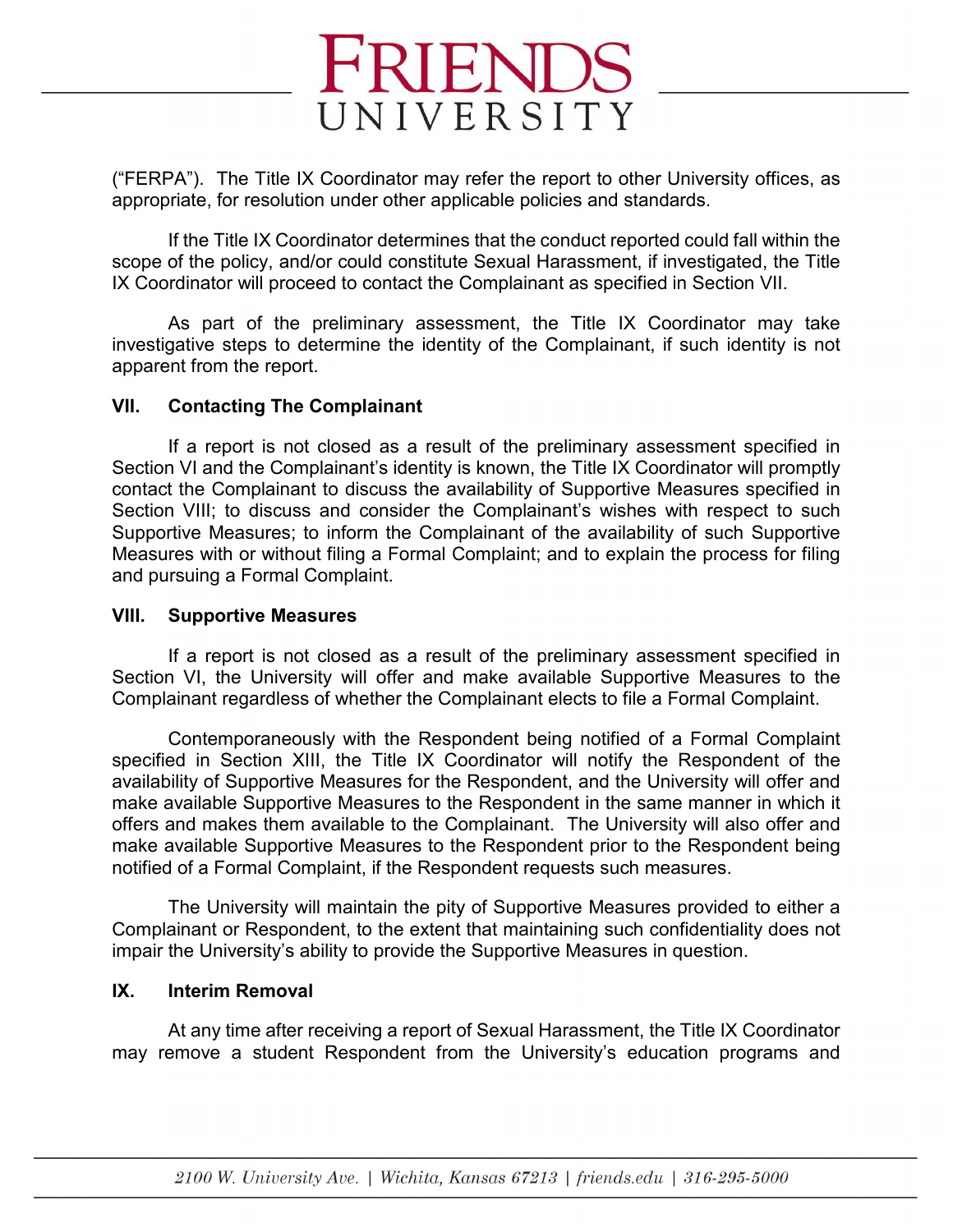activities on a temporary basis if an individualized safety and risk analysis determines that an immediate threat to the physical health or safety of any student or other individual arising from the allegations of Sexual Harassment justifies removal. In the event the Title IX Coordinator imposes an interim removal, the Title IX Coordinator must offer to meet with the Respondent within twenty-four hours and provide the Respondent an opportunity to challenge the interim removal.

In the case of a Respondent who is a non-student employee (administrator, faculty, or staff), and in its discretion, the University may place the Respondent on administrative leave at any time after receiving a report of Sexual Harassment, including during the pendency of the investigation and adjudication process specified in Sections XIV and XVI.

For all other Respondents, including independent contractors and guests, the University retains broad discretion to prohibit such persons from entering onto its campus and other properties at any time, and for any reason, whether after receiving a report of Sexual Harassment or otherwise.

Where the conduct referenced in a report of Sexual Harassment could constitute a violation of some other applicable policy or standard, irrespective of whether it constitutes Sexual Harassment, this Section IX shall in no way constrain the University's ability to take interim measures under other applicable policies or standards, including the Student Code of Conduct if committed by a student, the Faculty Handbook if committed by a faculty member, or other University policies and standards if committed by an employee.

## **X. Formal Complaint**

A Complainant may file a Formal Complaint with the Title IX Coordinator requesting that the University investigate and adjudicate a report of Sexual Harassment in accordance with the provisions of Sections XIV and XVI. Provided, however, that at the time the Complainant submits a Formal Complaint, the Complainant must be participating in, or attempting to participate in, one or more of the University's education programs or activities.

A Complainant may file a Formal Complaint with the Title IX Coordinator in person, by regular mail, or by email using the contact information specified in Section IV above.

No person may submit a Formal Complaint on the Complainant's behalf.

In any case, including a case where a Complainant elects not to file a Formal Complaint, the Title IX Coordinator may file a Formal Complaint on behalf of the University if doing so is not clearly unreasonable.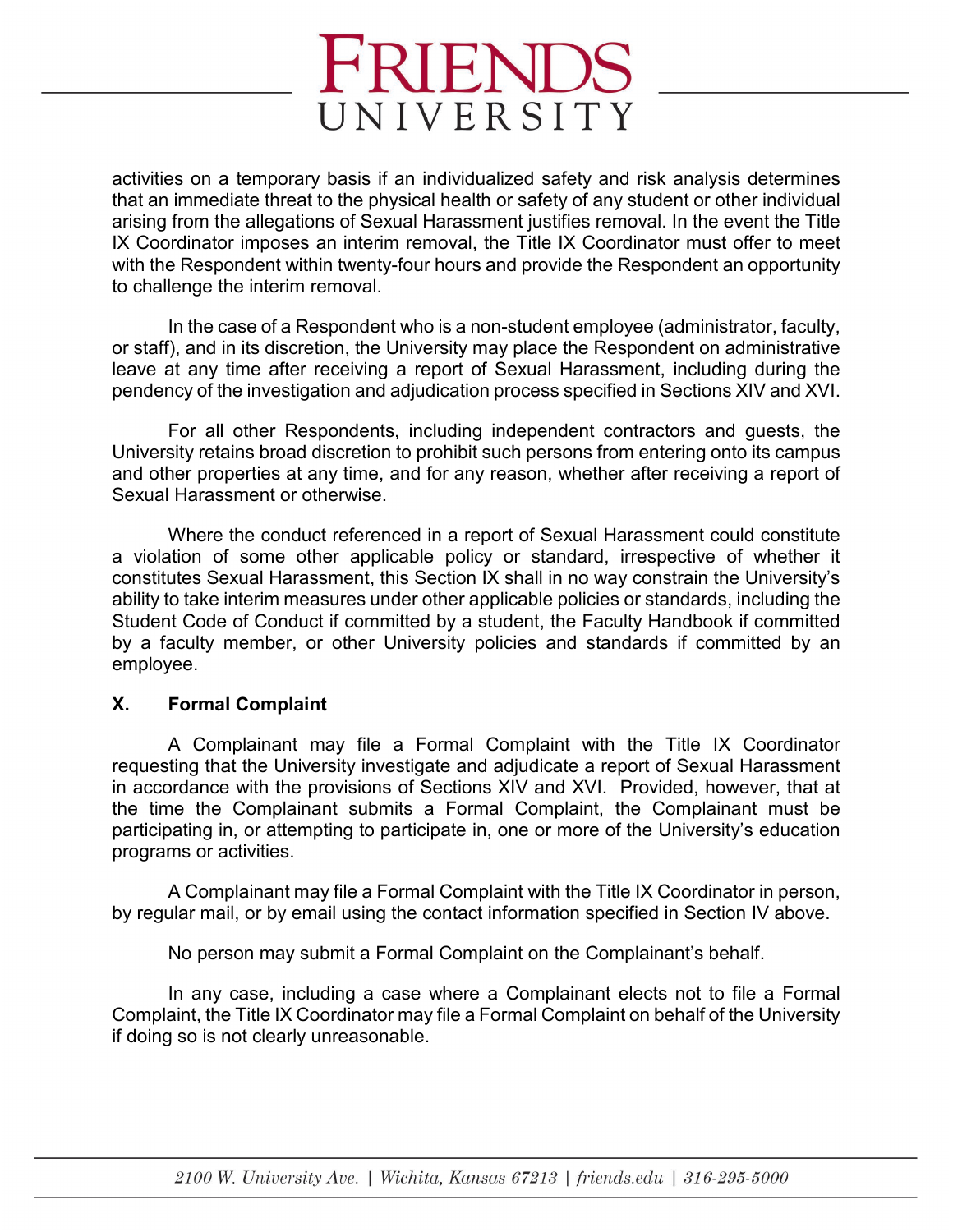

If the Complainant or the Title IX Coordinator files a Formal Complaint, then the University will commence an investigation as specified in Section XIV and proceed to adjudicate the matter as specified in Section XVI.

In a case where the Title IX Coordinator files a Formal Complaint, the Title IX Coordinator will not act as a Complainant or otherwise as a party for purposes of the investigation and adjudication processes specified in Sections XIV and XVI.

## **XI. Consolidation of Formal Complaints**

The University may consolidate Formal Complaints as to allegations of Sexual Harassment against more than one Respondent, or by more than one Complainant against one or more Respondents, or by one party against the other party, where the allegations of Sexual Harassment arise out of the same facts or circumstances. Where the investigation and adjudication process involve more than one Complainant or more than one Respondent, references in this policy to the singular "party," "Complainant," or "Respondent" include the plural, as applicable. A Formal Complaint of Retaliation may be consolidated with a Formal Complaint of Sexual Harassment as specified in Section XXX.

## **XII. Dismissal Prior to Commencement of Investigation**

In a case where the Complainant files a Formal Complaint, the Title IX Coordinator will evaluate the Formal Complaint and must dismiss it if the Title IX Coordinator determines:

- The conduct alleged in the Formal Complaint would not constitute Sexual Harassment, even if proved; or
- The conduct alleged in the Formal Complaint falls outside the scope of the policy specified in Section II (i.e., because the alleged conduct did not occur in the University's Education Programs and Activities and/or the alleged conduct occurred outside the geographic boundaries of the United States).

In the event the Title IX Coordinator determines the Formal Complaint should be dismissed pursuant to this Section XII, the Title IX Coordinator will provide written notice of dismissal to the parties and advise them of their right to appeal as specified in Section XVIII. The Title IX Coordinator may refer the subject matter of the Formal Complaint to other University offices, as appropriate. A dismissal pursuant to this Section XII is presumptively a final determination for purposes of this policy, unless otherwise specified in writing by the Title IX Coordinator in the written notice of dismissal.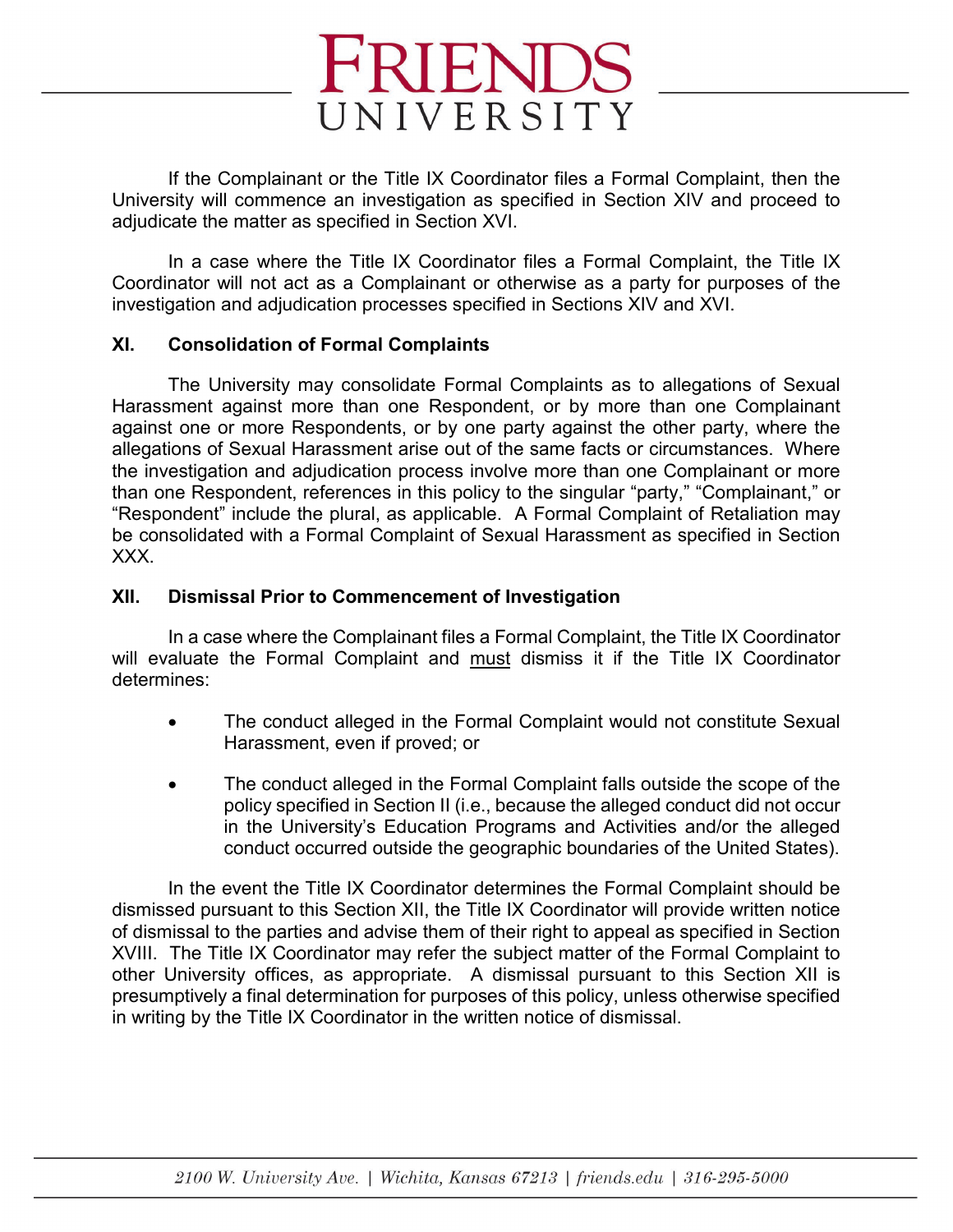## **XIII. Notice of Formal Complaint**

Within five (5) days of the Title IX Coordinator receiving a Formal Complaint, the Title IX Coordinator will transmit a written notice to the Complainant and Respondent that includes:

- A physical copy of this policy or a hyperlink to this policy;
- Sufficient details known at the time so that the parties may prepare for an initial interview with the investigator, to include the identities of the parties involved in the incident (if known), the conduct allegedly constituting Sexual Harassment, and the date and location of the alleged incident (if known);
- A statement that the Respondent is presumed not responsible for the alleged Sexual Harassment and that a determination of responsibility will not be made until the conclusion of the adjudication and any appeal;
- Notifying the Complainant and Respondent of their right to be accompanied by an advisor of their choice, as specified in Section XIX.
- Notifying the Complainant and Respondent of their right to inspect and review evidence as specified in Section XIV.D.
- Notifying the Complainant and Respondent of the University's prohibitions on retaliation and false statements specified in Sections XXX and XXIX.

Should the University elect, at any point, to investigate allegations that are materially beyond the scope of the initial written notice, the University will provide a supplemental written notice describing the additional allegations to be investigated.

## **XIV. Investigation**

## **A. Commencement and Timing**

After the written notice of Formal Complaint is transmitted to the parties, an investigator selected by the Title IX Coordinator will undertake an investigation to gather evidence relevant to the alleged misconduct, including inculpatory and exculpatory evidence. The burden of gathering evidence sufficient to reach a determination in the adjudication lies with the University and not with the parties. The investigation will culminate in a written investigation report, specified in Section XIV.E, that will be submitted to the adjudicator during the selected adjudication process. Although the length of each investigation may vary depending on the totality of the circumstances, the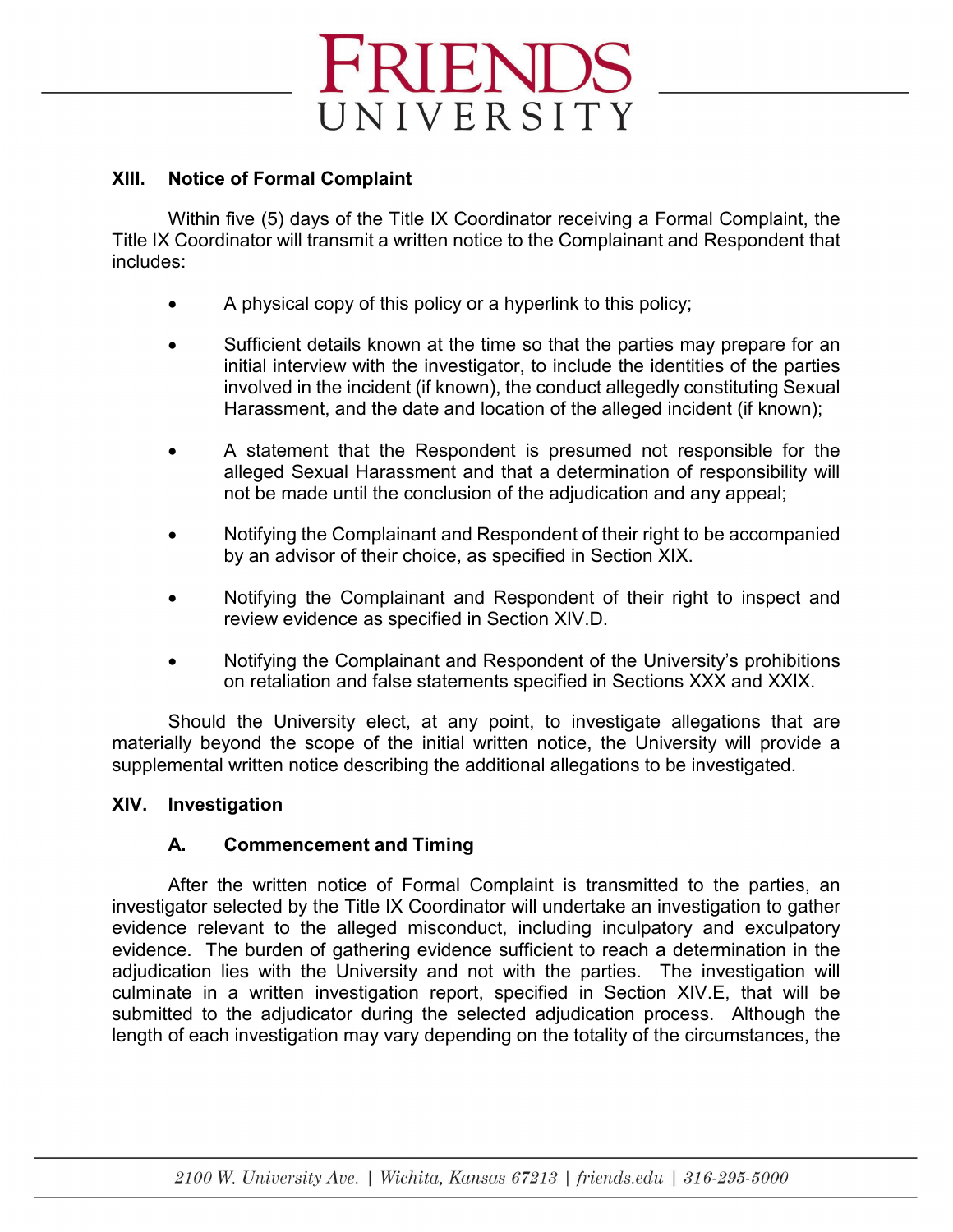

University strives to complete each investigation within thirty (30) to forty-five (45) days of the transmittal of the written notice as specified in this Section XIV.A.

## **B. Equal Opportunity**

During the investigation, the investigator will provide an equal opportunity for the parties to be interviewed, to present witnesses (including fact and expert witnesses), and to present other inculpatory and exculpatory evidence. Notwithstanding the foregoing, the investigator retains discretion to limit the number of witness interviews the investigator conducts if the investigator finds that testimony would be unreasonably cumulative, if the witnesses are offered solely as character references, or if the witnesses are offered to render testimony that is categorically inadmissible, such as testimony concerning sexual history of the Complainant, as specified in Section XXI. The investigator will not restrict the ability of the parties to gather and present relevant evidence on their own.

The investigation is a party's opportunity to present testimonial and other evidence that the party believes is relevant to resolution of the allegations in the Formal Complaint. A party that is aware of and has a reasonable opportunity to present particular evidence and/or identify particular witnesses during the investigation, and elects not to, will be prohibited from introducing any such evidence during the adjudication absent a showing of mistake, inadvertence, surprise, or excusable neglect.

## **C. Documentation of Investigation**

The investigator will take reasonable steps to ensure the investigation is documented. Interviews of the parties and witnesses may be documented by the investigator's notes, audio recorded, video recorded, or transcribed. The particular method utilized to record the interviews of parties and witnesses will be determined by the investigator in the investigator's sole discretion, although whatever method is chosen shall be used consistently throughout a particular investigation.

## **D. Access to the Evidence**

At the conclusion of the evidence-gathering phase of the investigation, but prior to the completion of the investigation report, the investigator will transmit to each party and their advisor, in either electronic or hard copy form, the evidence subject to inspection and review in this Section XIV.D. Thereafter, the parties will have ten (10) days in which to submit to the investigator a written response, which the investigator will consider prior to completing the investigation report.

## **E. Investigation Report**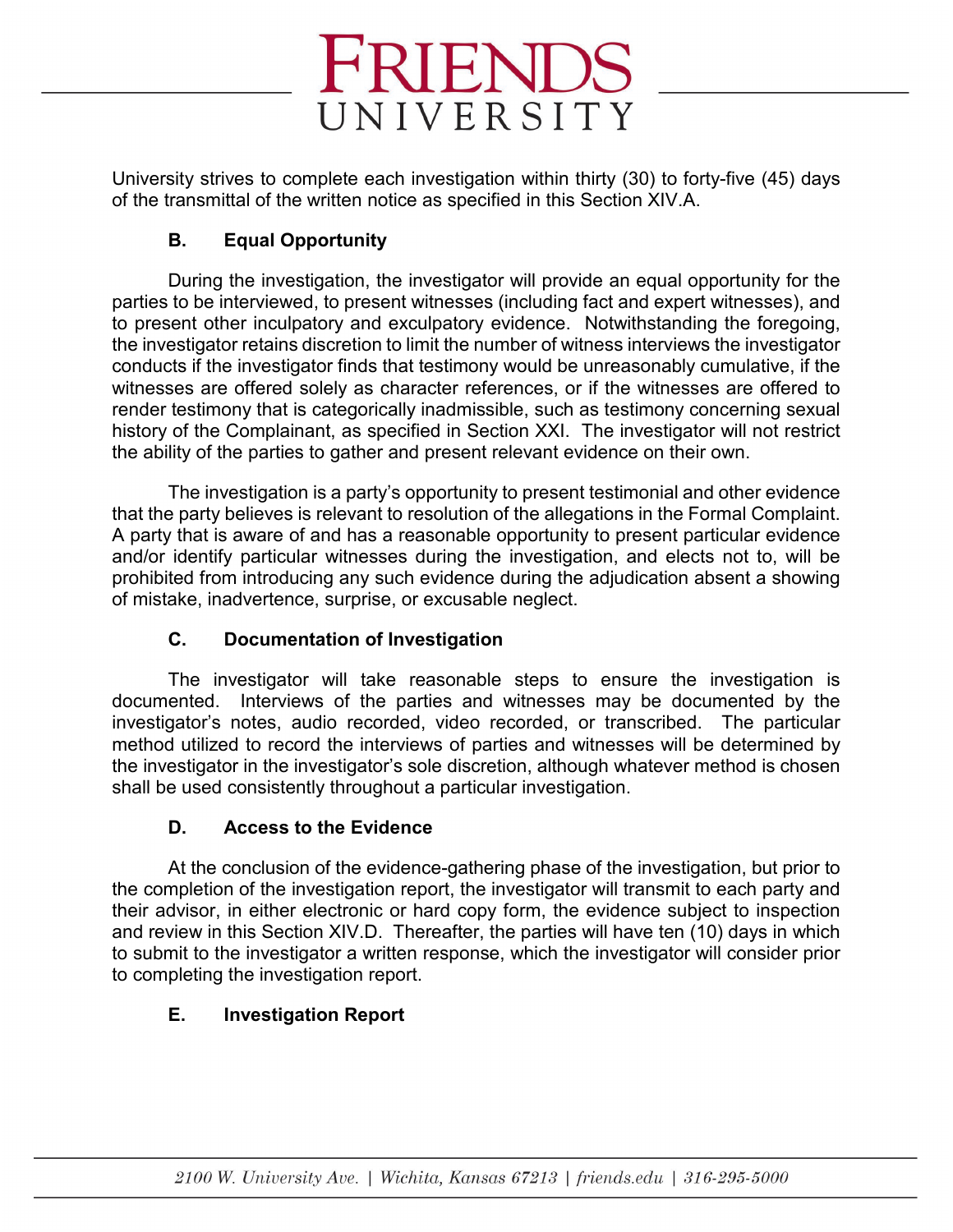

After the period for the parties to provide any written response as specified in Section XIV.D has expired, the investigator will complete a written investigation report that fairly summarizes the various steps taken during the investigation, summarizes the relevant evidence collected, lists material facts on which the parties agree, and lists material facts on which the parties do not agree. When the investigation report is complete, the investigator will transmit a copy to the Title IX Coordinator. The investigator will also transmit the investigation report to each party and their advisor, in either electronic or hard copy form.

## **XV. Adjudication Process Selection**

After the investigator has sent the investigation report to the parties, the Title IX Coordinator will transmit to each party a notice advising the party of the two different adjudication processes specified in Section XVI. The notice will explain that the hearing process specified in Section XVI.A is the default process for adjudicating all Formal Complaints and will be utilized unless both parties voluntarily consent to administrative adjudication as specified in Section XVI.B as a form of informal resolution. The notice will be accompanied by a written consent to administrative adjudication and will advise each party that, if both parties execute the written consent to administrative adjudication, then the administrative adjudication process will be used in in lieu of the hearing process. Parties are urged to carefully review this policy (including the entirety of Section XVI), consult with their advisor, and consult with other persons as they deem appropriate (including an attorney) prior to consenting to administrative adjudication.

Each party will have three (3) days from transmittal of the notice specified in this Section XV to return the signed written consent form to the Title IX Coordinator. If either party does not timely return the signed written consent, that party will be deemed not to have consented to administrative adjudication and the Formal Complaint will be adjudicated pursuant to the hearing process.

Once the form of adjudication is selected, either by or by both parties timely consenting to administrative adjudication, the selection is final and will not be altered.

## **XVI. Adjudication**

## **A. Hearing Process**

The default process for adjudicating Formal Complaints is the hearing process specified in this Section XVI.A. The hearing process will be used to adjudicate all Formal Complaints unless both parties timely consent to administrative adjudication as specified in Section XV above.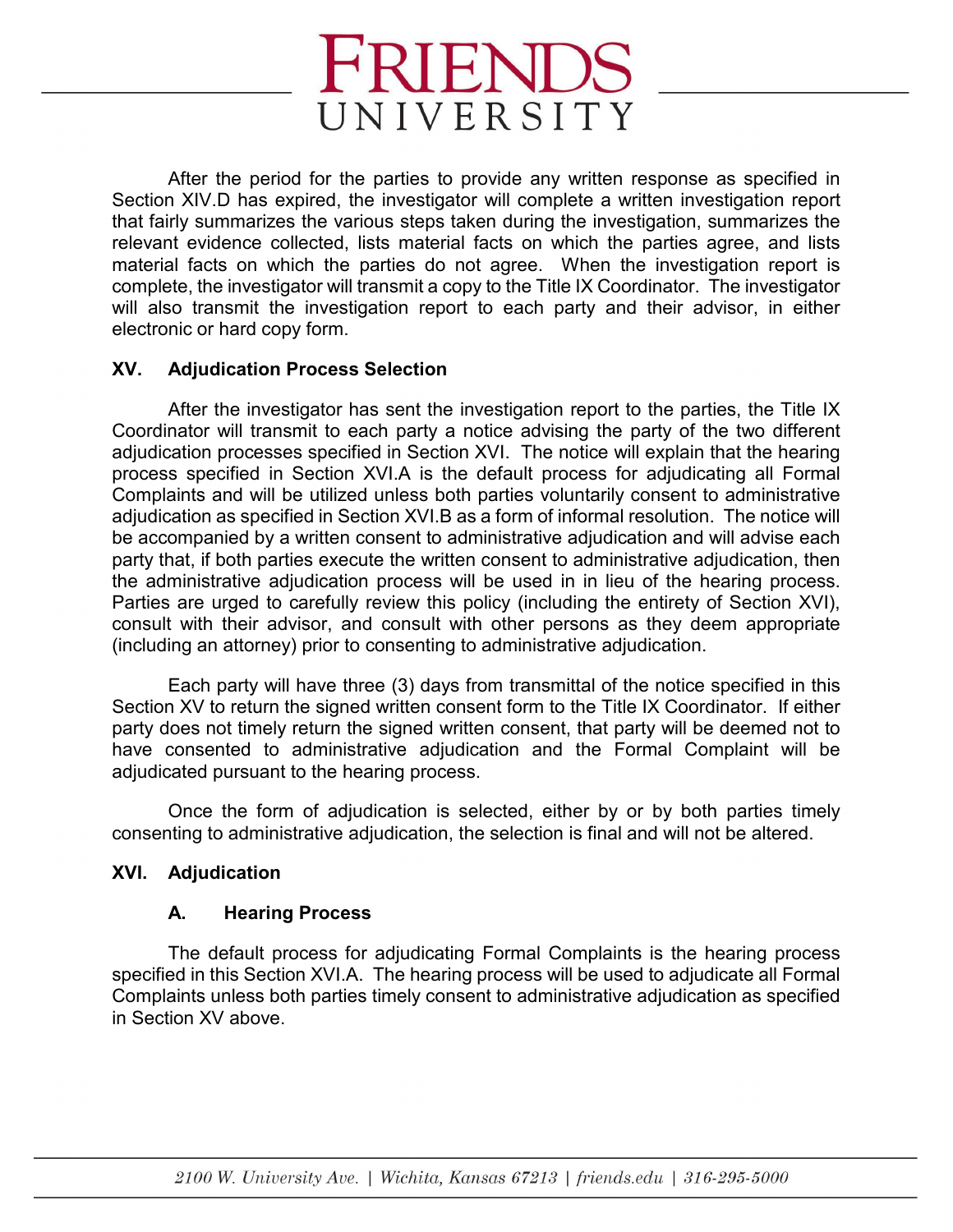## 1. Hearing Officer

After selection of the hearing process as the form of administrative adjudication, the Title IX Coordinator will promptly appoint a hearing officer who will oversee the hearing process and render a determination of responsibility for the allegations in the Formal Complaint, at the conclusion of the hearing process. The Title IX Coordinator will see that the hearing officer is provided a copy of the investigation report and a copy of all evidence transmitted to the parties by the investigator as specified in Section XIV.D.

2. Hearing Notice and Response to the Investigation Report

After the hearing officer is appointed by the Title IX Coordinator, the hearing officer will promptly transmit written notice to the parties notifying the parties of the hearing officer's appointment; setting a deadline for the parties to submit any written response to the investigation report; setting a date for the pre-hearing conference; setting a date and time for the hearing; and providing a copy of the University's Hearing Procedures. Neither the pre-hearing conference, nor the hearing itself, may be held any earlier than ten (10) days from the date of transmittal of the written notice specified in this Section XVI.A.2.

A party's written response to the investigation report must include:

- To the extent the party disagrees with the investigation report, any argument or commentary regarding such disagreement;
- Any argument that evidence should be categorically excluded from consideration at the hearing based on privilege, relevancy, the prohibition on the use of sexual history specified in Section XXI, or for any other reason;
- A list of any witnesses that the party contends should be compelled to attend the hearing pursuant to an attendance notice issued by the hearing officer;
- A list of any witnesses that the party intends to bring to the hearing without an attendance notice issued by the hearing officer;
- Any objection that the party has to the University's Hearing Procedures;
- Any request that the parties be separated physically during the pre-hearing conference and/or hearing;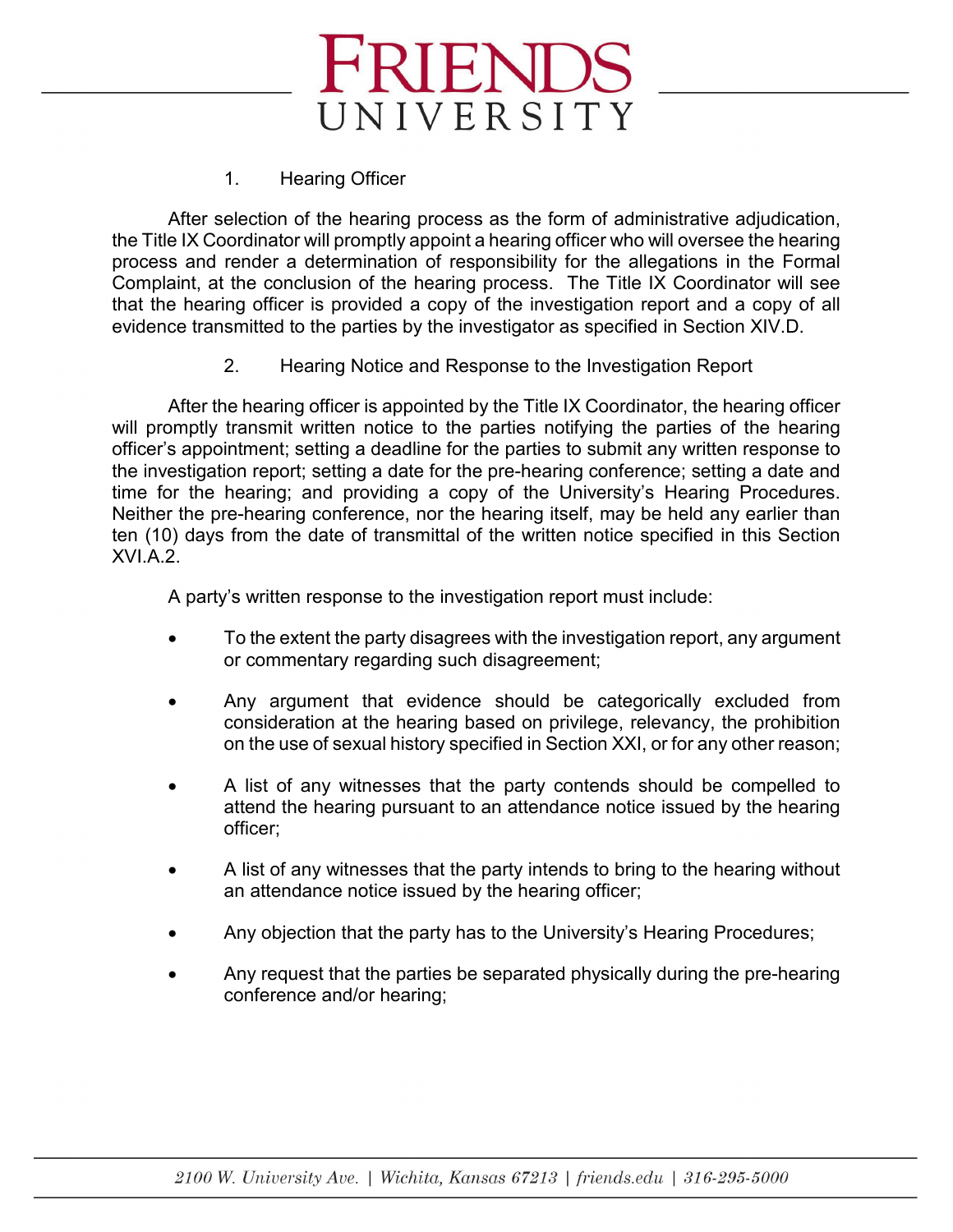

- Any other accommodations that the party seeks with respect to the prehearing conference and/or hearing;
- The name and contact information of the advisor who will accompany the party at the pre-hearing conference and hearing;
- If the party does not have an advisor who will accompany the party at the hearing, a request that the University provide an advisor for purposes of conducting questioning as specified in Section XIX.

A party's written response to the investigation report may also include:

- Argument regarding whether any of the allegations in the Formal Complaint are supported by a preponderance of the evidence; and
- Argument regarding whether any of the allegations in the Formal Complaint constitute Sexual Harassment.
	- 3. Pre-Hearing Conference

Prior to the hearing, the hearing officer will conduct a pre-hearing conference with the parties and their advisors. The pre-hearing conference will be conducted live, with simultaneous and contemporaneous participation by the parties and their advisors. By default, the pre-hearing conference will be conducted with the hearing officer, the parties, the advisors, and other necessary University personnel together in the same physical location. However, upon request of either party, the parties will be separated into different rooms with technology enabling the parties to participate simultaneously and contemporaneously by video and audio.

In the hearing officer's discretion, the pre-hearing conference may be conducted virtually, by use of video and audio technology, where all participants participate simultaneously and contemporaneously by use of such technology.

During the pre-hearing conference, the hearing officer will discuss the hearing procedures with the parties; address matters raised in the parties' written responses to the investigation report, as the hearing officer deems appropriate; discuss whether any stipulations may be made to expedite the hearing; discuss the witnesses the parties have requested be served with notices of attendance and/or witnesses the parties plan to bring to the hearing without a notice of attendance; and resolve any other matters that the hearing officer determines, in the hearing officer's discretion, should be resolved before the hearing.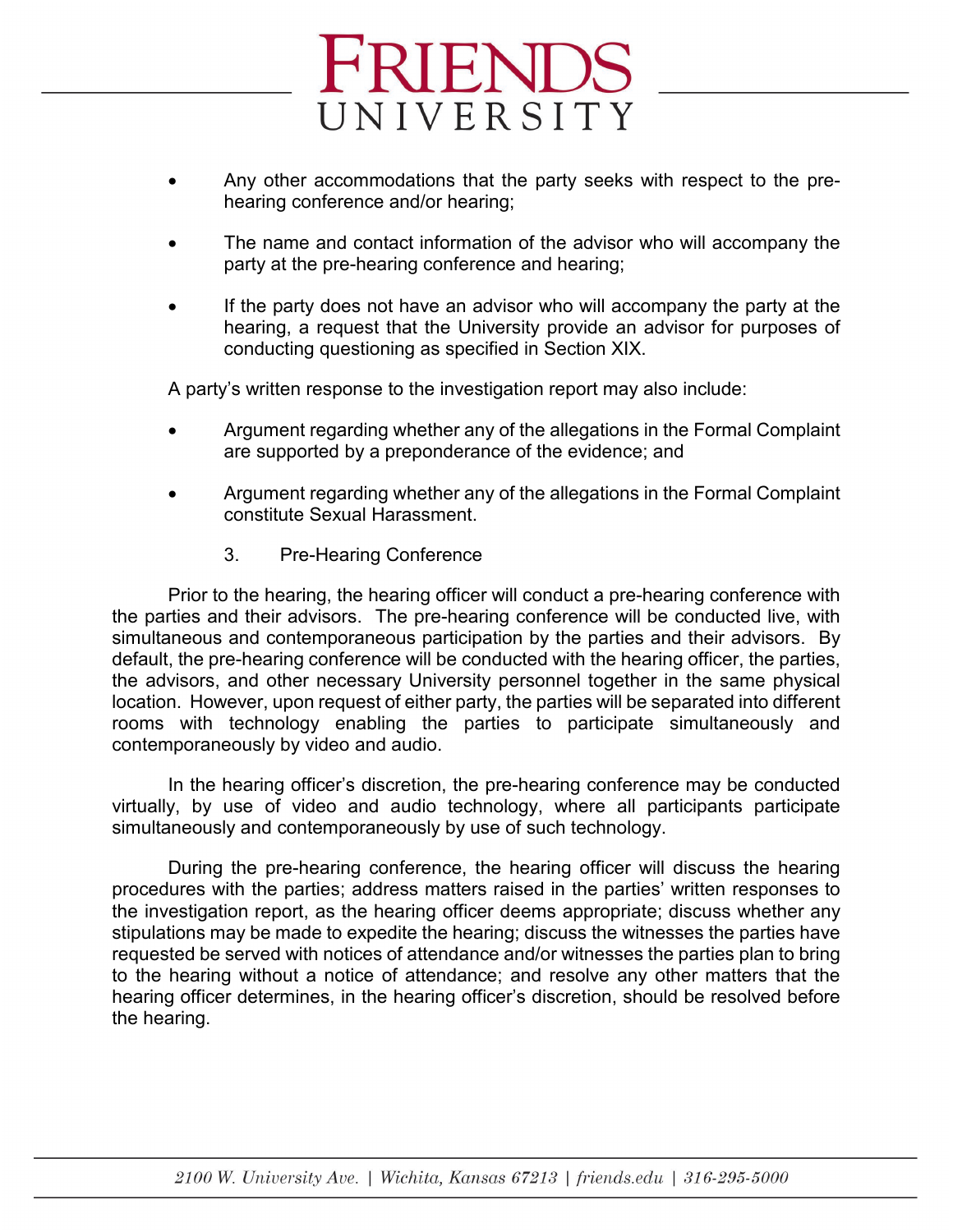

#### 4. Issuance of Notices of Attendance

After the pre-hearing conference, the hearing officer will transmit notices of attendance to any University employee (including administrator, faculty, or staff) or student whose attendance is requested at the hearing as a witness. The notice will request the subject to appear at the hearing at the specified date and time and advise the subject to contact the hearing officer immediately if there is a material and unavoidable conflict.

The subject of an attendance notice should notify any manager, faculty member, coach, or other supervisor, as necessary, if attendance at the hearing will conflict with job duties, classes, or other obligations. All such managers, faculty members, coaches, and other supervisors are required to excuse the subject of the obligation, or provide some other accommodation, so that the subject may attend the hearing as specified in the notice.

The University has no authority to compel the attendance of any witness who is not an employee or a student, and a notice of attendance will not be issued to any such individual.

5. Hearing

After the pre-hearing conference, the hearing officer will convene and conduct a hearing pursuant to the University's Hearing Procedures. The hearing will be audio recorded. The audio recording will be made available to the parties for inspection and review on reasonable notice, including for use in preparing any subsequent appeal.

The hearing will be conducted live, with simultaneous and contemporaneous participation by the parties and their advisors. By default, the hearing will be conducted with the hearing officer, the parties, the advisors, witnesses, and other necessary University personnel together in the same physical location. However, upon request of either party, the parties will be separated into different rooms with technology enabling the parties to participate simultaneously and contemporaneously by video and audio.

In the hearing officer's discretion, the hearing may be conducted virtually, by use of video and audio technology, where all participants participate simultaneously and contemporaneously by use of such technology.

While the Hearing Procedures and rulings from the hearing officer will govern the particulars of the hearing, each hearing will include, at a minimum: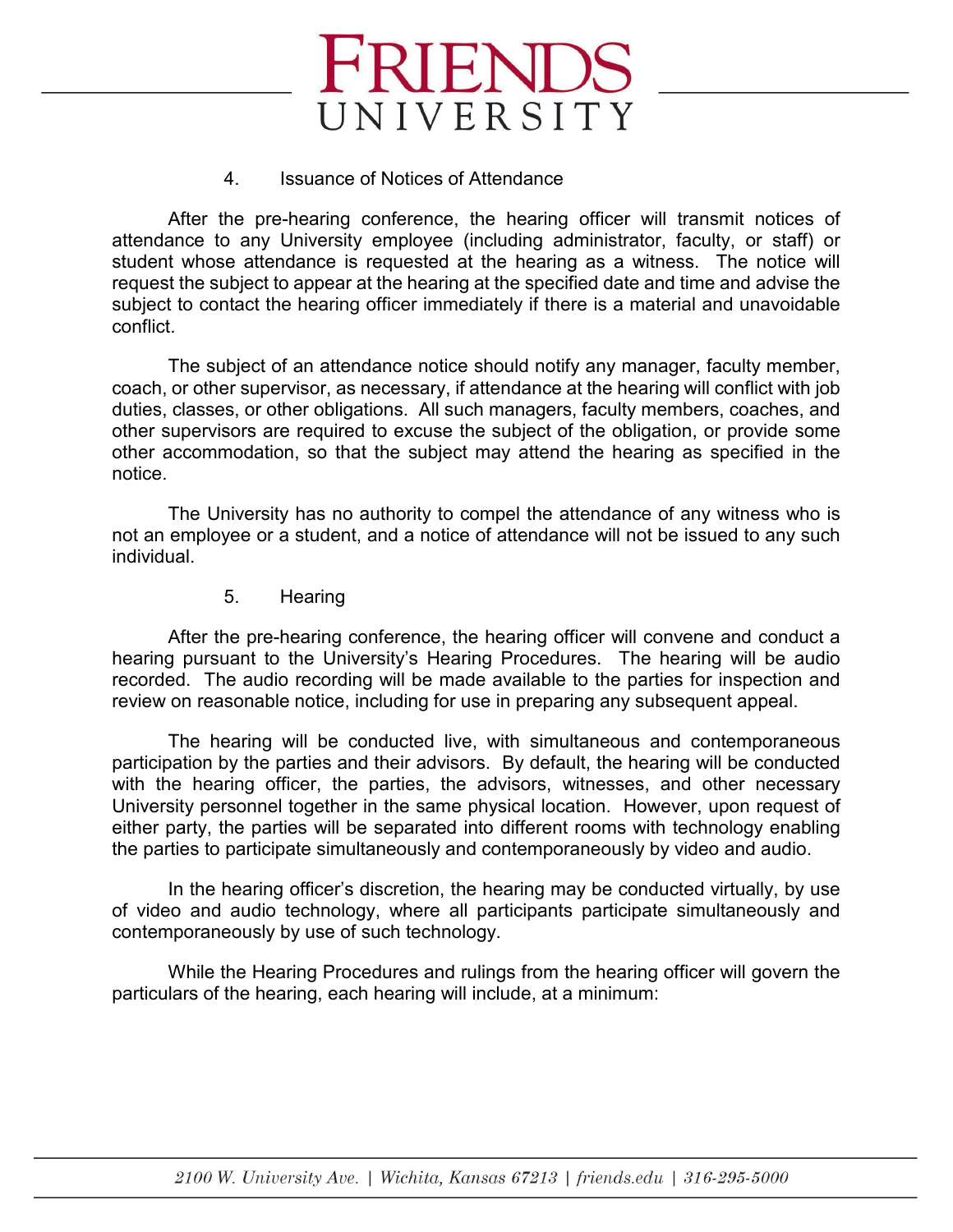

- Opportunity for each party to address the hearing officer directly and to respond to questions posed by the hearing officer;
- Opportunity for each party's advisor to ask directly, orally, and in real time, relevant questions, and follow up questions, of the other party and any witnesses, including questions that support or challenge credibility;
- Opportunity for each party to raise contemporaneous objections to testimonial or non-testimonial evidence and to have such objections ruled on by the hearing officer and a reason for the ruling provided;
- Opportunity for each party to submit evidence that the party did not present during the investigation due to mistake, inadvertence, surprise, or excusable neglect;
- Opportunity for each party to make a brief closing argument.

Except as otherwise permitted by the hearing officer, the hearing will be closed to all persons except the parties, their advisors, the investigator, the hearing officer, the Title IX Coordinator, and other necessary University personnel. With the exception of the investigator and the parties, witnesses will be sequestered until such time as their testimony is complete.

During the hearing, the parties and their advisors will have access to the investigation report and evidence that was transmitted to them pursuant to Section XIV.D.2.

While a party has the right to attend and participate in the hearing with an advisor, a party and/or advisor who materially and repeatedly violates the rules of the hearing in such a way as to be materially disruptive, may be barred from further participation and/or have their participation limited, as the case may be, in the discretion of the hearing officer.

Subject to the minimum requirements specified in this Section XVI.A.5, the hearing officer will have sole discretion to determine the manner and particulars of any given hearing, including with respect to the length of the hearing, the order of the hearing, and questions of admissibility. The hearing officer will independently and contemporaneously screen questions for relevance in addition to resolving any contemporaneous objections raised by the parties and will explain the rationale for any evidentiary rulings.

The hearing officer will have discretion to modify the Hearing Procedures, when good cause exists to do so, and provided the minimal requirements specified in this Section XVI.A.5 are met.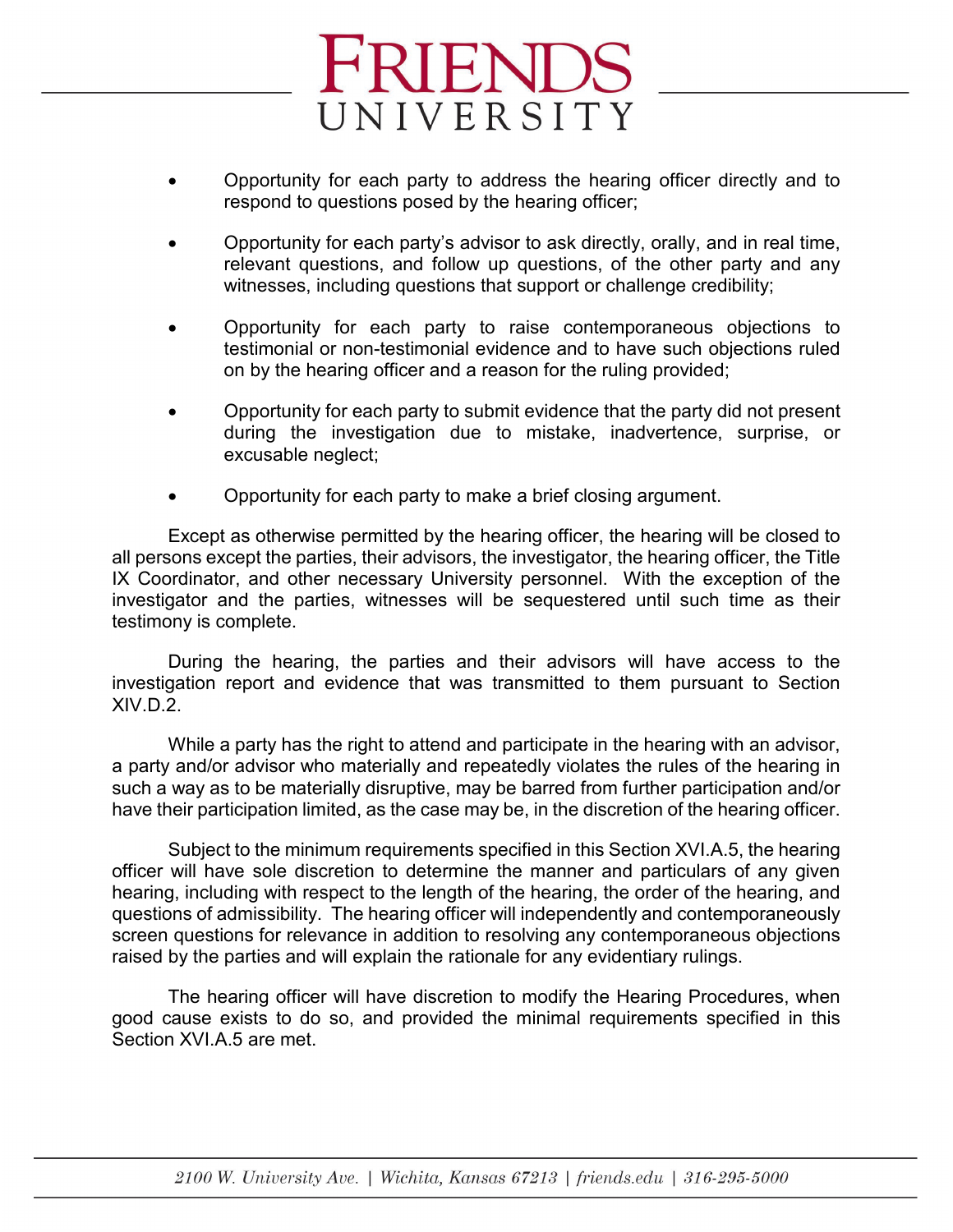The hearing is not a formal judicial proceeding and strict rules of evidence do not apply. Nonetheless, in conducting the hearing and resolving evidentiary issues, the hearing officer may, in the hearing officer's discretion, utilize principles and procedures similar to those specified in the Federal Rules of Civil Procedure and/or Federal Rules of Evidence to the extent such principles and procedures do not conflict with any explicit provision of this policy.

## 6. Subjection To Questioning

In the event that any party or witness refuses to attend the hearing, or attends but refuses to submit to questioning by the parties' advisors, the statements of that party or witness, as the case may be, whether given during the investigation or during the hearing, will not be considered by the hearing officer in reaching a determination of responsibility.

Notwithstanding the foregoing, the hearing officer may consider the testimony of any party or witness, whether given during the investigation or during the hearing, if the parties jointly stipulate that the testimony may be considered or in the case where neither party requested attendance of the witness at the hearing.

In applying this Section XVI.A.6, the hearing officer will not draw an inference about the determination regarding responsibility based solely on a party or a witness's absence from the live hearing and/or refusal to submit to questioning by the parties' advisors.

7. Deliberation and Determination

After the hearing is complete, the hearing officer will objectively evaluate all relevant evidence collected during the investigation, including both inculpatory and exculpatory evidence, together with testimony and non-testimony evidence received at the hearing, and ensure that any credibility determinations made are not based on a person's status as a Complainant, Respondent, or witness. The hearing officer will take care to exclude from consideration any evidence that was ruled inadmissible at the prehearing conference, during the hearing, or by operation of Section XVI.A.6. The hearing officer will resolve disputed facts using a preponderance of the evidence (i.e., "more likely than not") standard and reach a determination regarding whether the facts that are supported by a preponderance of the evidence constitute one or more violations of the policy as alleged in the Formal Complaint.

8. Discipline and Remedies

In the event the hearing officer determines that the Respondent is responsible for violating this policy, the hearing officer will, prior to issuing a written decision, consult with an appropriate University official with disciplinary authority over the Respondent and such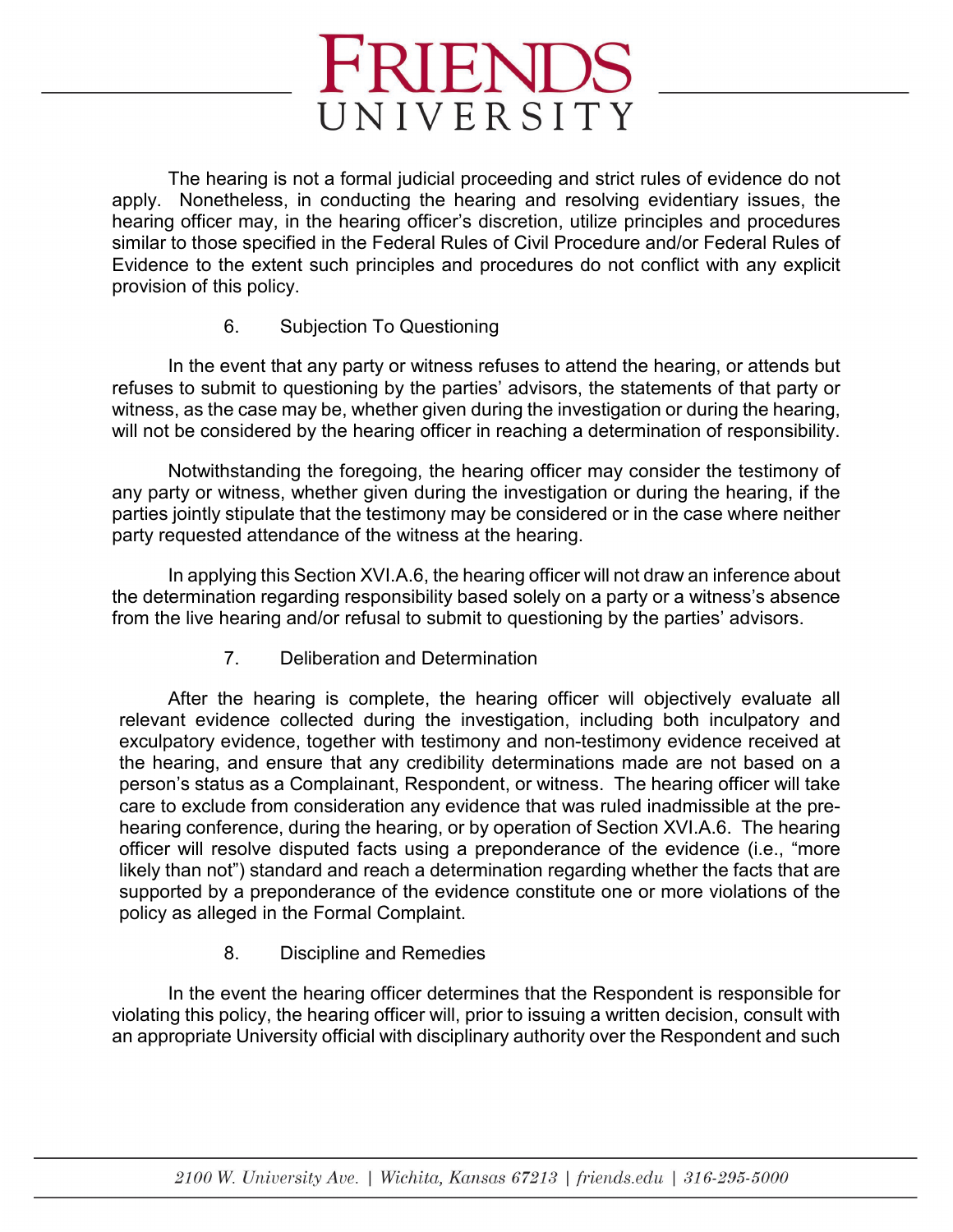

official will determine any discipline to be imposed. The hearing officer will also, prior to issuing a written decision, consult with the Title IX Coordinator who will determine whether and to what extent ongoing support measures or other remedies will be provided to the Complainant.

## 9. Written Decision

After reaching a determination and consulting with the appropriate University official and Title IX Coordinator as required by Section XVI.A.8, the hearing officer will prepare a written decision that will include:

- Identification of the allegations potentially constituting Sexual Harassment made in the Formal Complaint;
- A description of the procedural steps taken by the University upon receipt of the Formal Complaint, through issuance of the written decision, including notification to the parties, interviews with the parties and witnesses, site visits, methods used to gather non-testimonial evidence, and the date, location, and people who were present at or presented testimony at the hearing.
- Articulate findings of fact, made under a preponderance of the evidence standard, that support the determination;
- A statement of, and rationale for, each allegation that constitutes a separate potential incident of Sexual Harassment, including a determination regarding responsibility for each separate potential incident;
- The discipline determined by the appropriate University official as referenced in Section XVI.A.8 and any ongoing support measures or other remedies as determined by the Title IX Coordinator; and
- A description of the University's process and grounds for appeal, as specified in Section XVIII.

The hearing officer's written determination will be transmitted to the parties. Transmittal of the written determination to the parties concludes the hearing process, subject to any right of appeal as specified in Section XVIII.

Although the length of each adjudication by hearing will vary depending on the totality of the circumstances, the University strives to issue the hearing officer's written determination within fourteen (14) days of the conclusion of the hearing.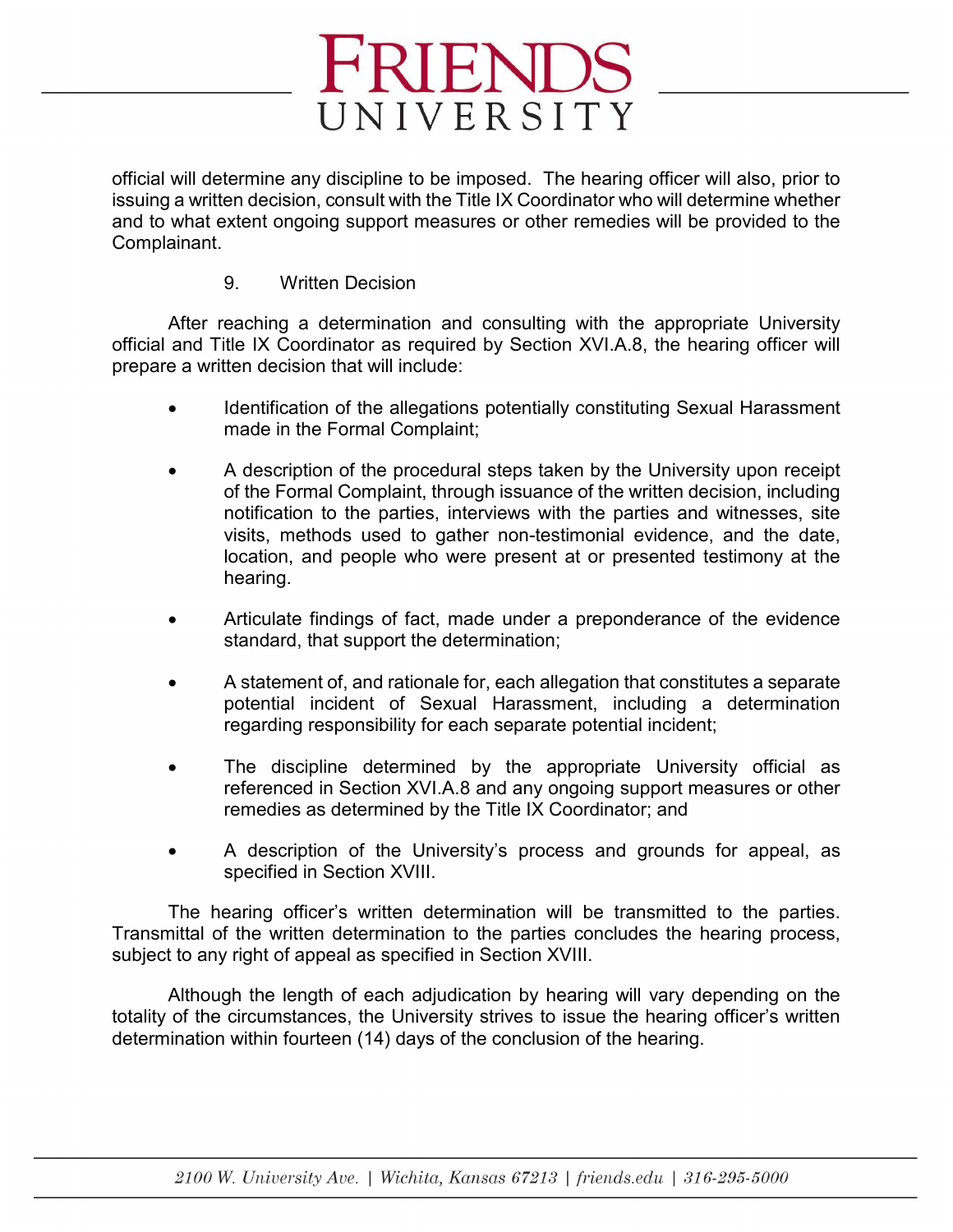## **B. Administrative Adjudication (Optional)**

In lieu of the hearing process, the parties may consent to have a Formal Complaint resolved by administrative adjudication as a form of informal resolution. Administrative adjudication is voluntary and must be consented to in writing by both parties and approved by the Title IX Coordinator as specified in Section XV.

If administrative adjudication is selected, the Title IX Coordinator will appoint an administrative officer. The Title IX Coordinator will see that the administrative adjudicator is provided a copy of the investigation report and a copy of all the evidence transmitted to the parties by the investigator as specified in Section XIV.D.

The administrative officer will promptly send written notice to the parties notifying the parties of the administrative officer's appointment; setting a deadline for the parties to submit any written response to the investigation report; and setting a date and time for each party to meet with the administrative officer separately. The administrative officer's meetings with the parties will not be held any earlier than ten (10) days from the date of transmittal of the written notice specified in this paragraph.

A party's written response to the investigation report must include:

- To the extent the party disagrees with the investigation report, any argument or commentary regarding such disagreement;
- Any argument that a particular piece or class of evidence should be categorically excluded from consideration at the hearing based on privilege, relevancy, undue prejudice, the prohibition on the use of sexual history specified in Section XXI, or for any other reason;
- Argument regarding whether any of the allegations in the Formal Complaint are supported by a preponderance of the evidence; and
- Argument regarding whether any of the allegations in the Formal Complaint constitute Sexual Harassment.

After reviewing the parties' written responses, the administrative officer will meet separately with each party to provide the party with an opportunity to make any oral argument or commentary the party wishes to make and for the administrative officer to ask questions concerning the party's written response, the investigative report, and/or the evidence collected during the investigation.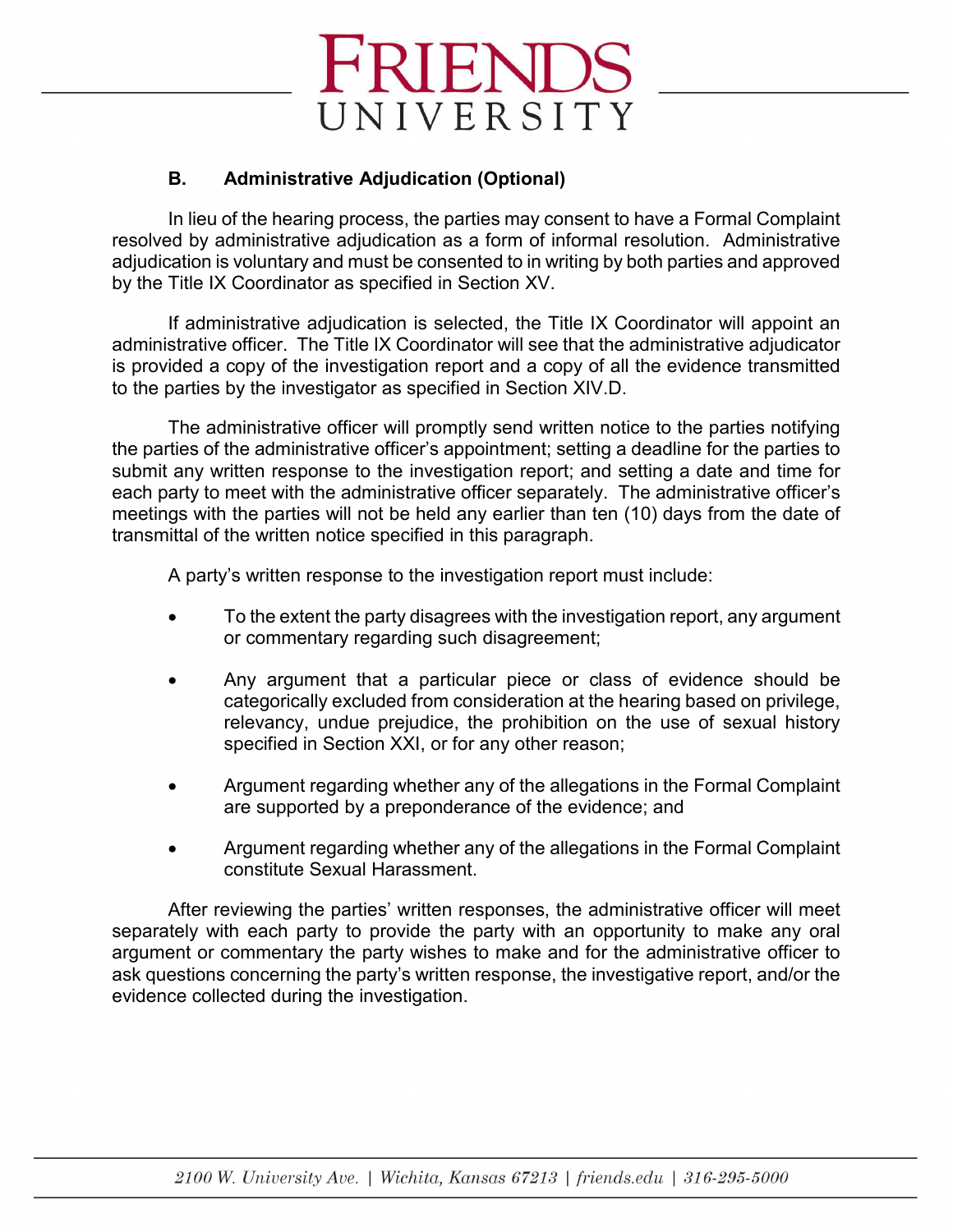After meeting with each party, the administrative officer will objectively revaluate all relevant evidence, including both inculpatory and exculpatory evidence and ensure that any credibility determinations made are not based on a person's status as a Complainant, Respondent, or witness. The administrative officer will take care to exclude from consideration any evidence that the administrative officer determines should be ruled inadmissible based on the objections and arguments raised by the parties in their respective written responses to the investigation report. The administrative officer will resolve disputed facts using a preponderance of the evidence (i.e., "more likely than not") standard and reach a determination regarding whether the facts that are supported by a preponderance of the evidence constitute one or more violations of the policy as alleged in the Formal Complaint.

Thereafter, the administrative officer will consult with any University official and the Title IX Coordinator, in the manner specified in Section XVI.A.8 and will prepare and transmit a written decision in the manner as specified in Section XVI.A.9 which shall serve as a resolution for purposes of informal resolution.

Transmittal of the administrative officer's written determination concludes the administrative adjudication, subject to any right of appeal as specified in Section XVIII.

Although the length of each administrative adjudication will vary depending on the totality of the circumstances, the University strives to issue the administrative officer's written determination within twenty-one (21) days of the transmittal of the initiating written notice specified in this Section XVI.B.

## **XVII. Dismissal During Investigation or Adjudication**

The University may dismiss a Formal Complaint at any point during the investigation or adjudication process if the Title IX Coordinator determines that any one or more of the following is true:

- The Complainant provides the Title IX Coordinator written notice that the Complainant wishes to withdraw the Formal Complaint or any discrete allegations therein (in which case those discrete allegations may be dismissed);
- The Respondent is no longer enrolled or employed by the University, as the case may be; or
- Specific circumstances prevent the University from gathering evidence sufficient to reach a determination as to the Formal Complaint, or any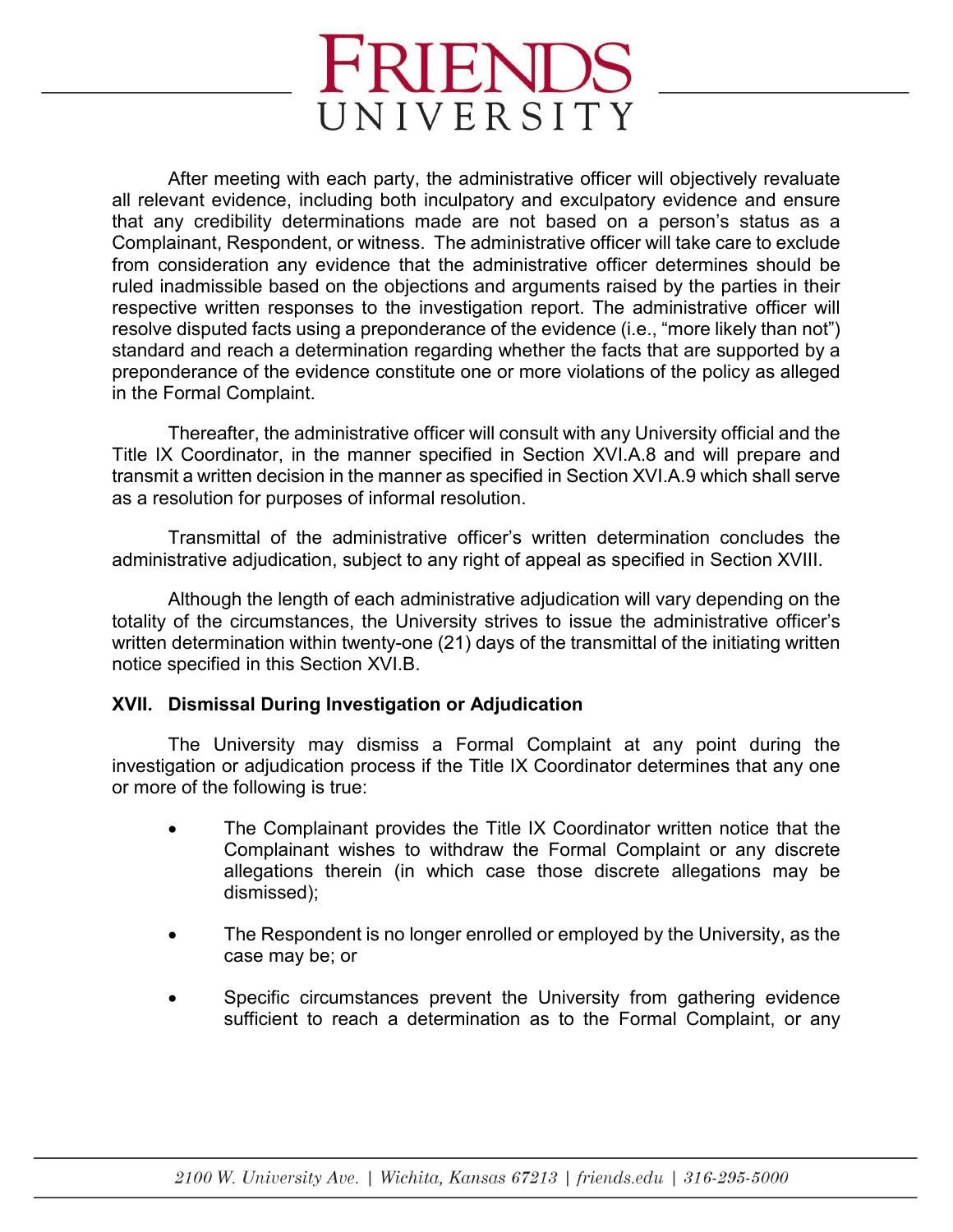discrete allegations therein (in which case those discrete allegations may be dismissed).

In the event the Title IX Coordinator determines that a Formal Complaint should be dismissed pursuant to this Section XVII the Title IX Coordinator will provide written notice of dismissal to the parties and advise them of their right to appeal as specified in Section XVIII. The Title IX Coordinator may refer the subject matter of the Formal Complaint to other University offices, as appropriate. A dismissal pursuant to this Section XVII is presumptively a final determination as it pertains to this policy, unless otherwise specified in writing by the Title IX Coordinator in the written notice of dismissal.

FRIENDS

UNIVERSITY

#### **XVIII. Appeal**

Either party may appeal the determination of an adjudication, or a dismissal of a Formal Complaint, on one or more of the following grounds:

- A procedural irregularity affected the outcome;
- There is new evidence that was not reasonably available at the time the determination or dismissal was made, that could have affected the outcome;
- The Title IX Coordinator, investigator, hearing officer, or administrative officer, as the case may be, had a conflict of interest or bias for or against complainants or respondents generally, or against the individual Complainant or Respondent, that affected the outcome.

No other grounds for appeal are permitted.

A party must file an appeal within seven (7) days of the date they receive notice of dismissal or determination appealed from or, if the other party appeals, within thee (3) days of the other party appealing, whichever is later. The appeal must be submitted in writing to the Title IX Coordinator, who will refer it to an appeal officer. The appeal must specifically identify the determination and/or dismissal appealed from, articulate which one or more of the three grounds for appeal are being asserted, explain in detail why the appealing party believes the appeal should be granted, and articulate what specific relief the appealing party seeks.

Promptly upon receipt of an appeal, the appeal officer will conduct an initial evaluation to confirm that the appeal is timely filed and that it invokes at least one of the permitted grounds for appeal. If the appeal officer determines that the appeal is not timely, or that it fails to invoke a permitted ground for appeal, the appeal officer will dismiss the appeal and provide written notice of the same to the parties.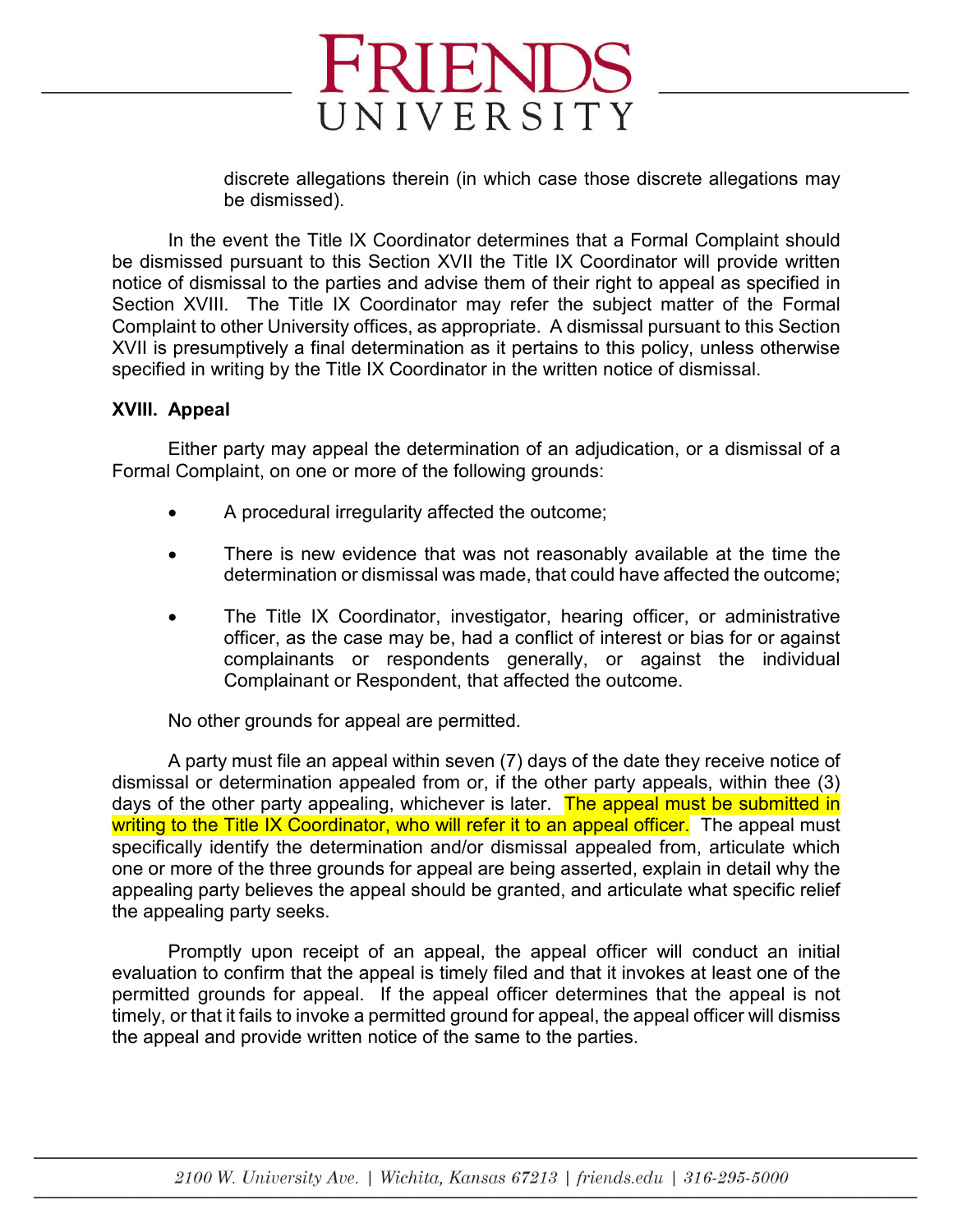If the appeal officer confirms that the appeal is timely and invokes at least one permitted ground for appeal, the appeal officer will provide written notice to the other party that an appeal has been filed and that the other party may submit a written opposition to the appeal within seven (7) days. The appeal officer shall also promptly obtain from the Title IX Coordinator any records from the investigation and adjudication necessary to resolve the grounds raised in the appeal.

Upon receipt of any opposition, or after the time period for submission of an opposition has passed without one being filed, the appeal officer will promptly decide the appeal and transmit a written decision to the parties that explains the outcome of the appeal and the rationale.

The determination of a Formal Complaint, including any discipline, becomes final when the time for appeal has passed with no party filing an appeal or, if any appeal is filed, at the point when the appeal officer has resolved all appeals, either by dismissal or by transmittal of a written decision.

No further review beyond the appeal is permitted.

Although the length of each appeal will vary depending on the totality of the circumstances, the University strives to issue the appeal officer's written decision within (21) days of an appeal being filed.

## **XIX. Advisor of Choice**

From the point a Formal Complaint is made, and until an investigation, adjudication, and appeal are complete, the Complainant and Respondent will have the right to be accompanied by an advisor of their choice to all meetings, interviews, and hearings that are part of the investigation, adjudication, and appeal process. The advisor may be, but is not required to be, an attorney.

Except for the questioning of witnesses during the hearing specified in Section XVI.A.5, the advisor will play a passive role and is not permitted to communicate on behalf of a party, insist that communication flow through the advisor, or communicate with the University about the matter without the party being included in the communication. In the event a party's advisor of choice engages in material violation of the parameters specified in this Section XIX and Section XVI.A.5, the University may preclude the advisor from further participation, in which case the party may select a new advisor of their choice.

In the event a party is not able to secure an advisor to attend the hearing specified in Section XVI.A.5, and requests the University to provide an advisor, the University will provide the party an advisor, without fee or charge, who will conduct questioning on behalf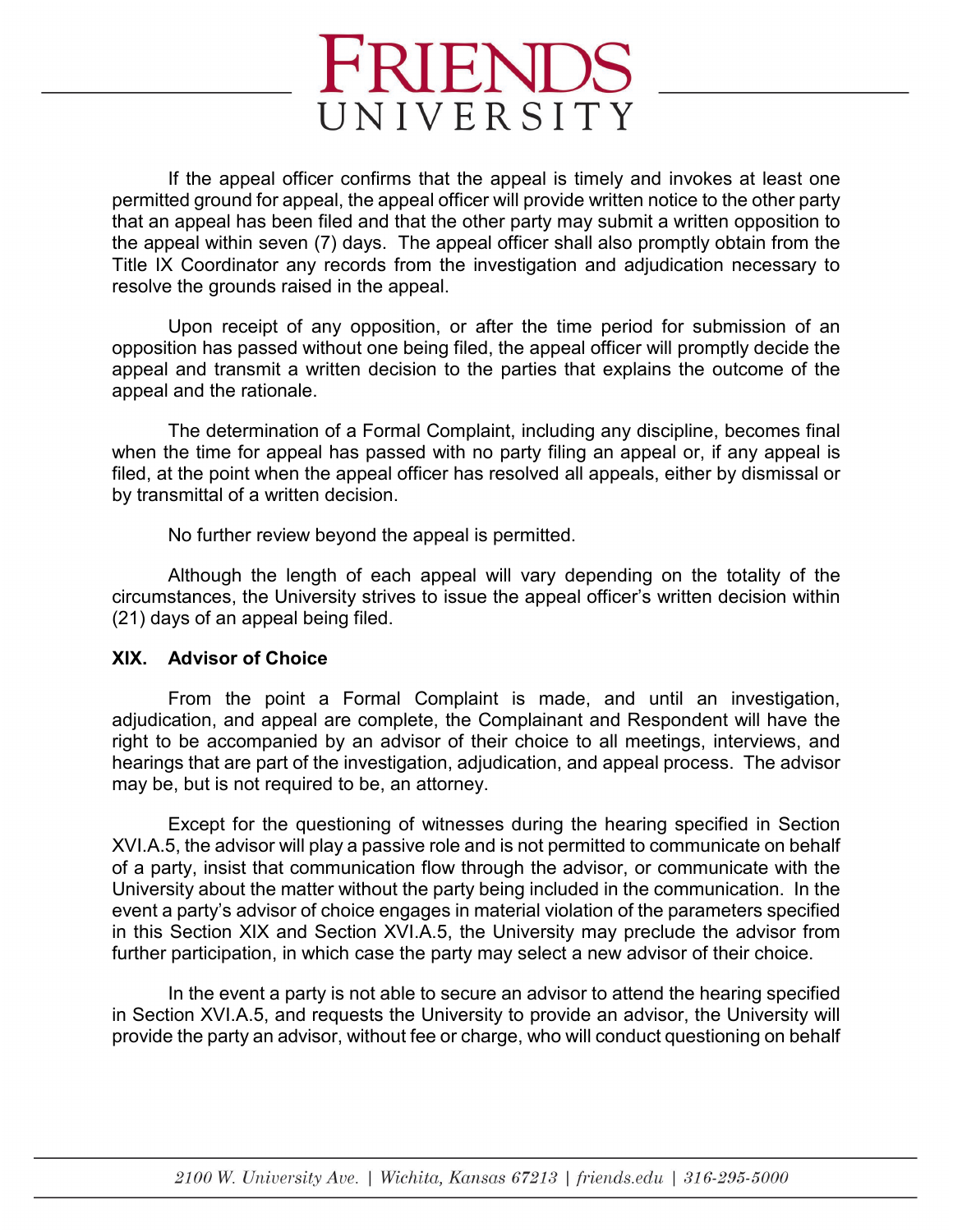

of the party at the hearing. The University will have sole discretion to select the advisor it provides. The advisor the University provides may be, but is not required to be, an attorney.

The University is not required to provide a party with an advisor in any circumstance except where the party does not have an advisor present at the hearing specified in Section XVI.A.5 and requests that the University provide an advisor.

## **XX. Treatment Records and Other Privileged Information**

During the investigation and adjudication processes, the investigator and adjudicator, as the case may be, are not permitted to access, consider, disclose, permit questioning concerning, or otherwise use:

- A party's records that are made or maintained by a physician, psychiatrist, psychologist, or other recognized professional or paraprofessional acting in the professional or paraprofessional's capacity, or assisting in that capacity, and which are made and maintained in connection with the provision of treatment to the party; or
- Information or records protected from disclosure by any other legallyrecognized privilege, such as the attorney client privilege;

unless the University has obtained the party's voluntary, written consent to do so for the purposes of the investigation and adjudication process.

Notwithstanding the foregoing, the investigator and/or adjudicator, as the case may be, may consider any such records or information otherwise covered by this Section XX if the party holding the privilege affirmatively discloses the records or information to support their allegation or defense, as the case may be.

## **XXI. Sexual History**

During the investigation and adjudication processes, questioning regarding a Complainant's sexual predisposition or prior sexual behavior are not relevant, unless such questions and evidence about the Complainant's prior sexual behavior are offered to prove that someone other than the Respondent committed the conduct alleged, or if the questions and evidence concern specific incidents of the Complainant's prior sexual behavior with respect to the Respondent and are offered to prove consent. Notwithstanding the foregoing, a Complainant who affirmatively uses information otherwise considered irrelevant by this Section XX for the purpose of supporting the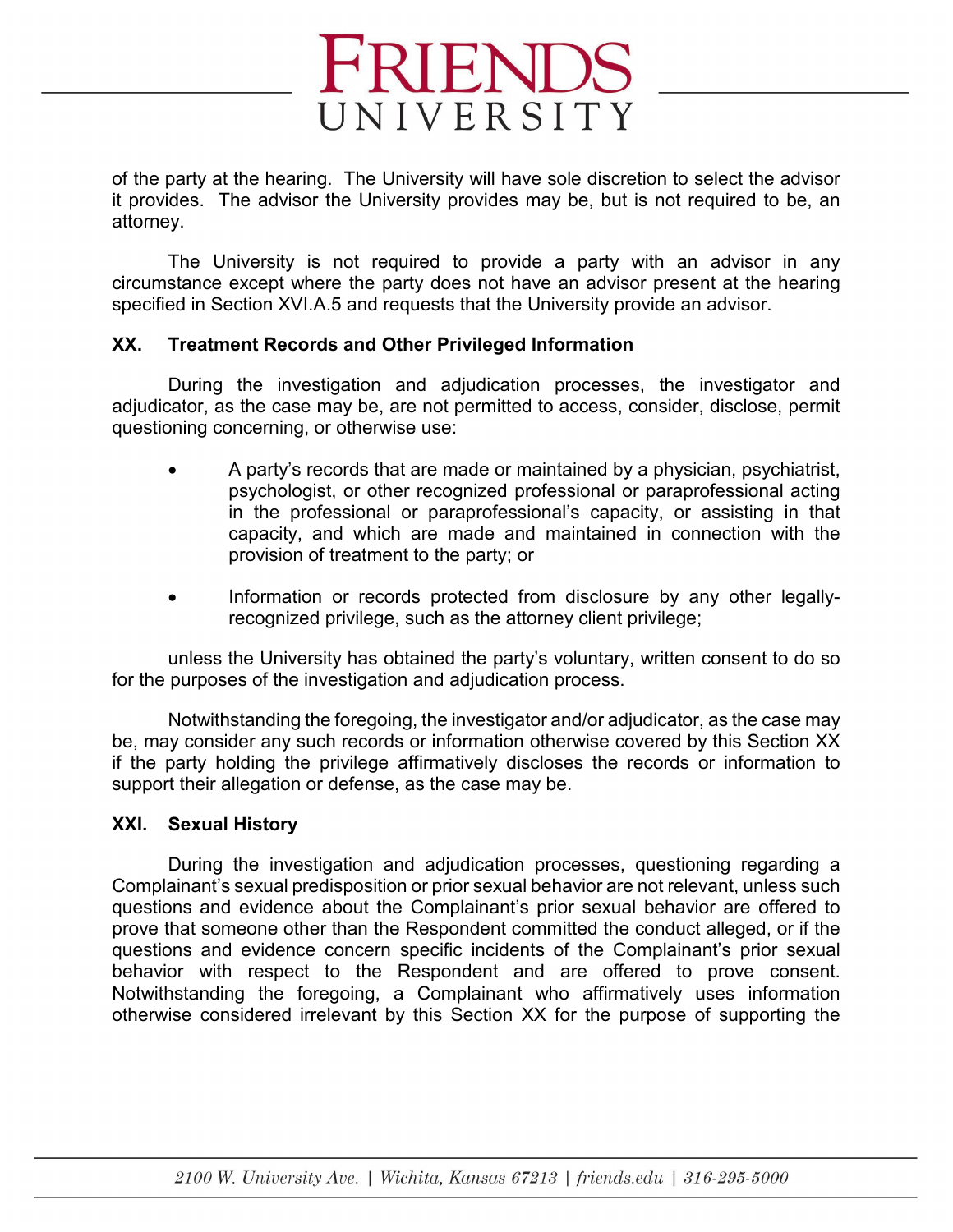Complainant's allegations, may be deemed to have waived the protections of this Section XX.

FRIENDS

UNIVERSITY

#### **XXII. Informal Resolution**

At any time after the parties are provided written notice of the Formal Complaint as specified in Section XIII, and before the completion of any appeal specified in Section XVIII, the parties may voluntarily consent, with the Title IX Coordinator's approval, to engage in mediation, facilitated resolution, or other form of dispute resolution the goal of which is to enter into a final resolution resolving the allegations raised in the Formal Complaint by agreement of the parties. Administrative Adjudication as specified in Section XVI.B is a form of informal resolution.

The specific manner of any informal resolution process will be determined by the parties and the Title IX Coordinator, in consultation together. Prior to commencing the informal resolution process agreed upon, the Title IX Coordinator will transmit a written notice to the parties that:

- Describes the parameters and requirements of the informal resolution process to be utilized;
- Identifies the individual responsible for facilitating the informal resolution (who may be the Title IX Coordinator, another University official, or a suitable third-party);
- Explains the effect of participating in informal resolution and/or reaching a final resolution will have on a party's ability to resume the investigation and adjudication of the allegations at issue in the Formal Complaint; and
- Explains any other consequence resulting from participation in the informal resolution process, including a description of records that will be generated, maintained, and/or shared.

After receiving the written notice specified in this paragraph, each party must voluntarily provide written consent to the Title IX Coordinator, before the informal resolution may commence.

During the pendency of the informal resolution process, the investigation and adjudication processes that would otherwise occur are stayed and all related deadlines are suspended.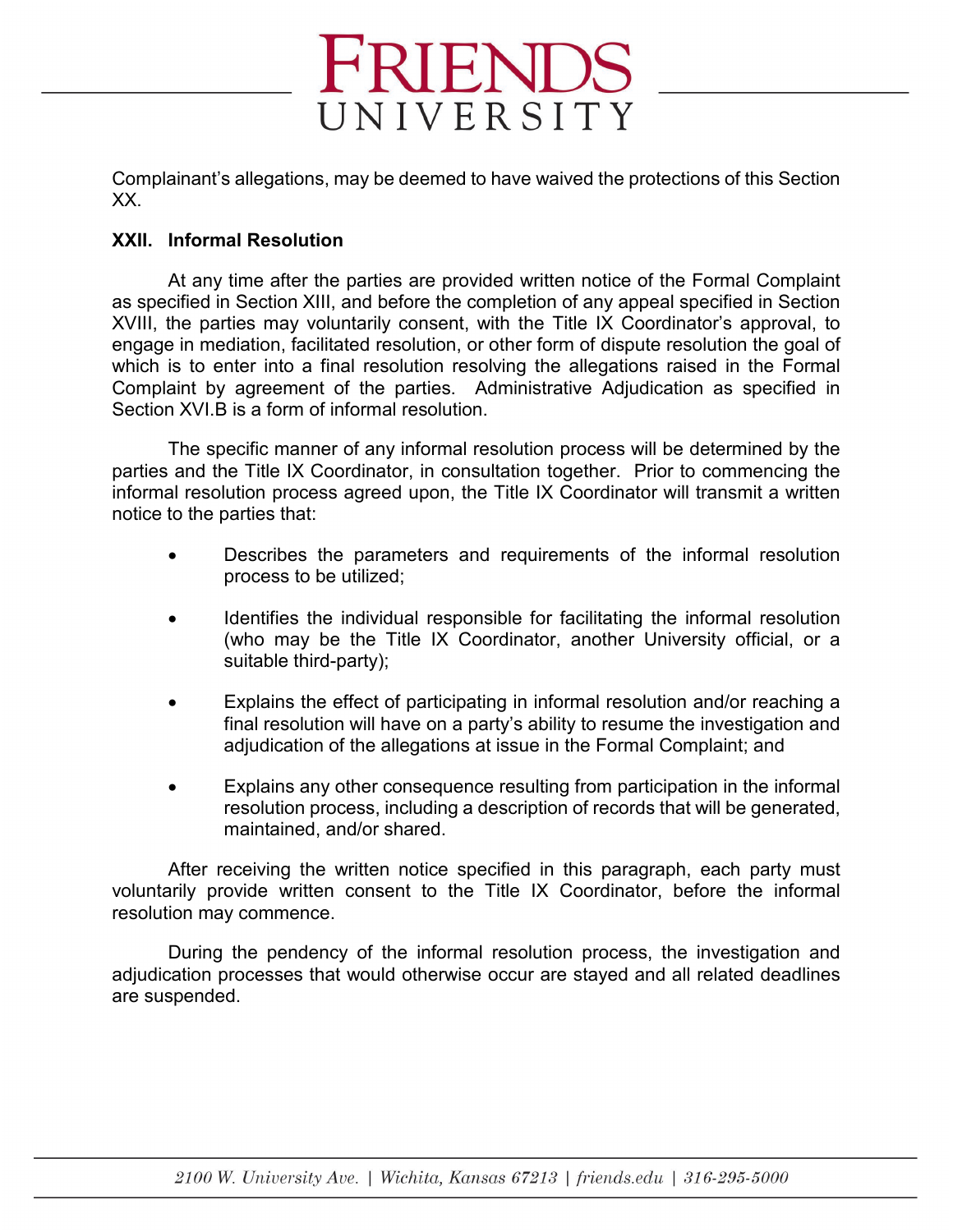If the parties reach a resolution through the informal resolution process, and the Title IX Coordinator agrees that the resolution is not clearly unreasonable, the Title IX Coordinator will reduce the terms of the agreed resolution to writing and present the resolution to the parties for their written signature. Once both parties and the Title IX Coordinator sign the resolution, the resolution is final, and the allegations addressed by the resolution are considered resolved and will not be subject to further investigation, adjudication, remediation, or discipline by the University, except as otherwise provided in the resolution itself, absent a showing that a party induced the resolution by fraud, misrepresentation, or other misconduct or where required to avoid a manifest injustice to either party or to the University. Notwithstanding the forgoing if the form of informal resolution is Administrative Adjudication as specified in Section XVI.B, there shall not be an agreed resolution requiring the parties' signatures; instead, the determination issued by the administrative officer shall serve as the resolution and conclude the informal resolution process, subject only to any right of appeal. With the exception of a resolution resulting from the Administrative Adjudication process specified in Section XVI.B, all other forms of informal resolution pursuant to this Section XXII are not subject to appeal.

A party may withdraw their consent to participate in informal resolution at any time before a resolution has been finalized.

Absent extension by the Title IX Coordinator, any informal resolution process must be completed within twenty-one (21) days. If an informal resolution process does not result in a resolution within twenty-one (21) days, and absent an extension, abeyance, or other contrary ruling by the Title IX Coordinator, the informal resolution process will be deemed terminated, and the Formal Complaint will be resolved pursuant to the investigation and adjudication procedures. The Title IX Coordinator may adjust any time periods or deadlines in the investigation and/or adjudication process that were suspended due to the informal resolution.

Other language in this Section XXII notwithstanding, informal resolution will not be permitted if the Respondent is a non-student employee accused of committing Sexual Harassment against a student.

## **XXIII. Presumption of Non-Responsibility**

As required by U.S. Department of Education's regulations implementing Title IX, from the time a report or Formal Complaint is made, as the case may be, the University will adopt a presumption that the Respondent is not responsible for the alleged misconduct until a determination regarding responsibility is made final.

## **XXIV. Conflicts of Interest, Bias, and Procedural Complaints**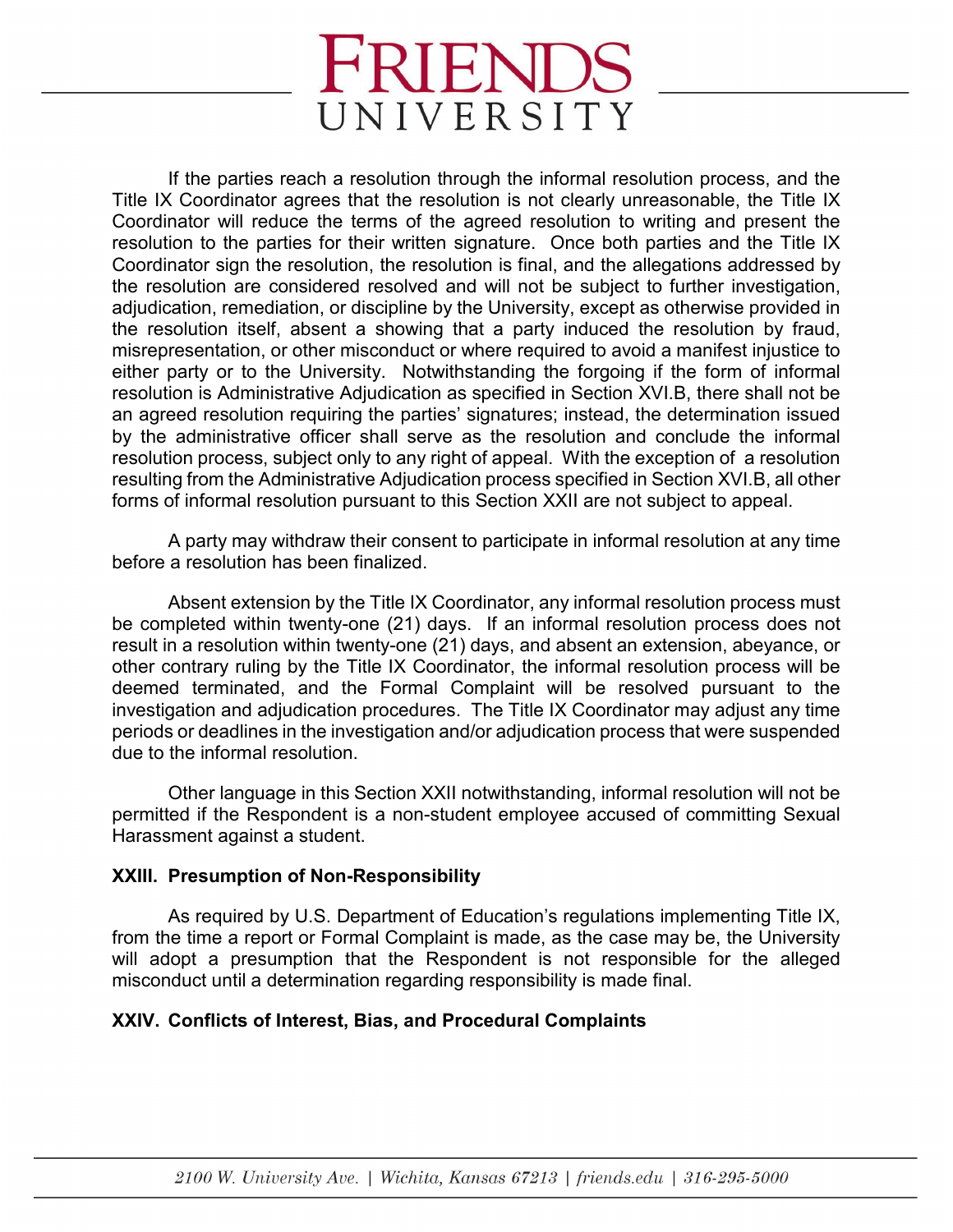

The Title IX Coordinator, investigator, hearing officer, administrative officer, appeals officer, and informal resolution facilitator will be free of any material conflicts of interest or material bias. Any party who believes one or more of these University officials has a material conflict of interest or material bias must raise the concern promptly so that the University may evaluate the concern and find a substitute, if appropriate. The failure of a party to timely raise a concern of a conflict of interest or bias may result in a waiver of the issue for purposes of any appeal specified in Section XVIII or otherwise.

## **XXV. Objections Generally**

Parties are expected to raise any objections, concerns, or complaints about the investigation, adjudication, and appeals process in a prompt and timely manner so that the University may evaluate the matter and address it, if appropriate. The failure of a party to timely raise an objection, concern, or complaint may result in a waiver of the issue for purposes of any appeal specified in Section XVIII or otherwise.

## **XXVI. Relationship with Criminal Process**

This policy sets forth the University's processes for responding to reports and Formal Complaints of Sexual Harassment. The University's processes are separate, distinct, and independent of any criminal processes. While the University may temporarily delay its processes under this policy to avoid interfering with law enforcement efforts if requested by law enforcement, the University will otherwise apply this policy and its processes without regard to the status or outcome of any criminal process.

## **XXVII. Recordings**

Wherever this policy specifies that an audio or video recording will be made, the recording will be made only by the University and is considered property of the University, subject to any right of access that a party may have under this policy, FERPA, and other applicable federal, state, or local laws. Only the University is permitted to make audio or video recordings under this policy. The surreptitious recording of any meeting, interview, hearing, or other interaction contemplated under this policy is strictly prohibited. Any party who wishes to transcribe a hearing by use of a transcriptionist must seek pre-approval from the hearing officer.

## **XXVIII. Vendors, Contractors and Third Parties**

The University does business with various vendors, contractors, and other thirdparties who are not students or employees of the University. Notwithstanding any rights that a given vendor, contractor, or third-party Respondent may have under this policy, the University retains its right to limit any vendor, contractor, or third-party's access to campus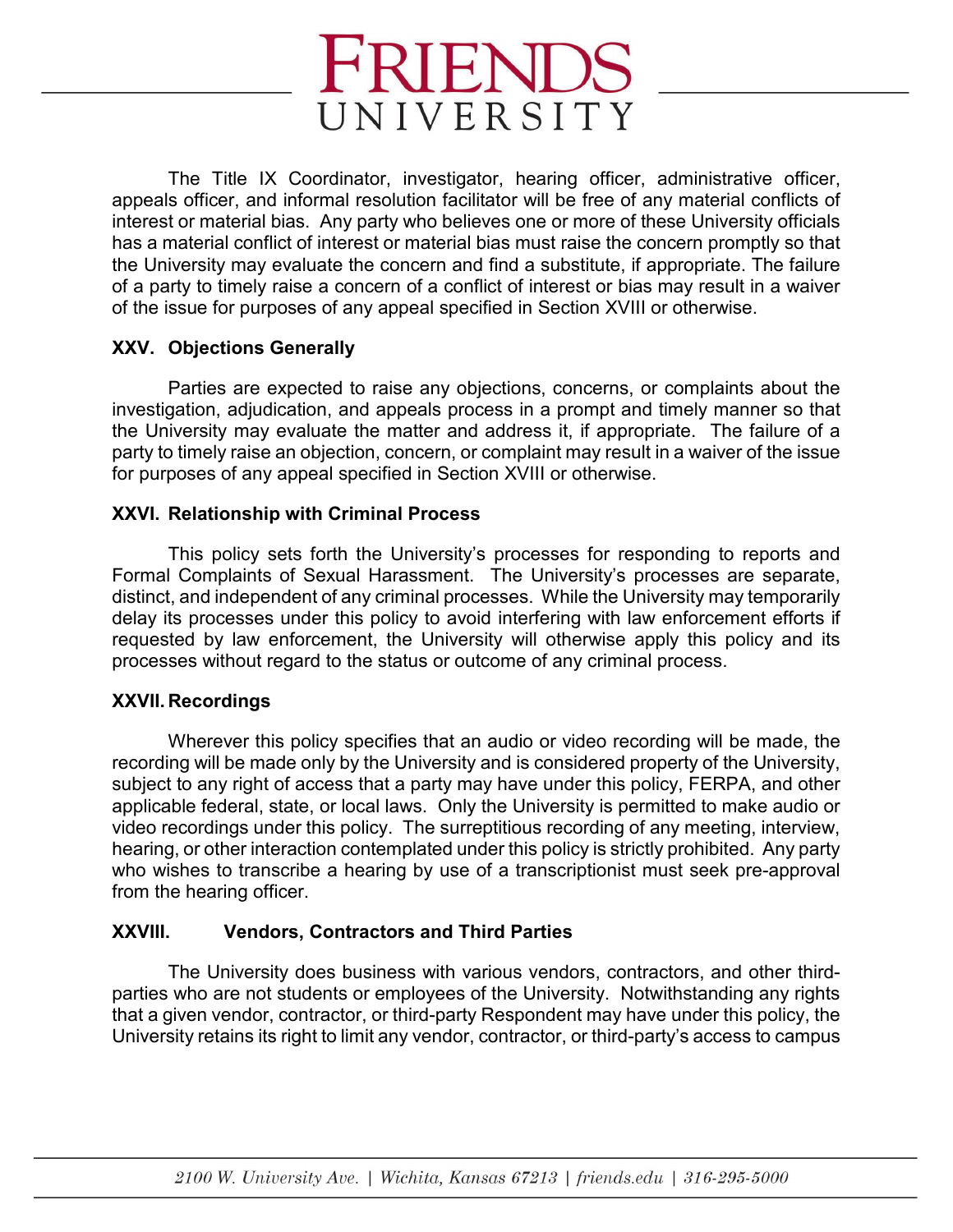

for any reason. And the University retains all rights it enjoys by contract or law to terminate its relationship with any vendor, contractor, or third-party irrespective of any process or outcome under this policy.

#### **XXIX. Bad Faith Complaints and False Information**

It is a violation of this policy for any person to submit a report or Formal Complaint that the person knows, at the time the report or Formal Complaint is submitted, to be false or frivolous. It is also a violation of this policy for any person to knowingly make a materially false statement during the course of an investigation, adjudication, or appeal under this policy. Violations of this Section XXIX are not subject to the investigation and adjudication processes in this policy; instead, they will be addressed under the Code of Student Conduct in the case of students and other University policies and standards, as applicable, for other persons.

#### **XXX. Retaliation**

It is a violation of this policy to engage in Retaliation. Reports and Formal Complaints of retaliation may be made in the manner specified in Sections IV and X. Any report or Formal Complaint of Retaliation will be processed under this policy in the same manner as a report or Formal Complaint of Sexual Harassment, as the case may be. The University retains discretion to consolidate a Formal Complaint of Retaliation with a Formal Complaint of Sexual Harassment for investigation and/or adjudication purposes if the two Formal Complaints share a common nexus.

## **XXXI. Confidentiality**

The University will keep confidential the identity of any individual who has made a report or Formal Complaint of Sexual Harassment or Retaliation including any Complainant, the identity of any individual who has been reported to be a perpetrator of Sexual Harassment or Retaliation including any Respondent, and the identity of any witness. The University will also maintain the confidentiality of its various records generated in response to reports and Formal Complaints, including, but not limited to, information concerning Supportive Measures, notices, investigation materials, adjudication records, and appeal records. Notwithstanding the foregoing, the University may reveal the identity of any person or the contents of any record if permitted by FERPA, if necessary to carry out the University's obligations under Title IX and its implementing regulations including the conduct of any investigation, adjudication, or appeal under this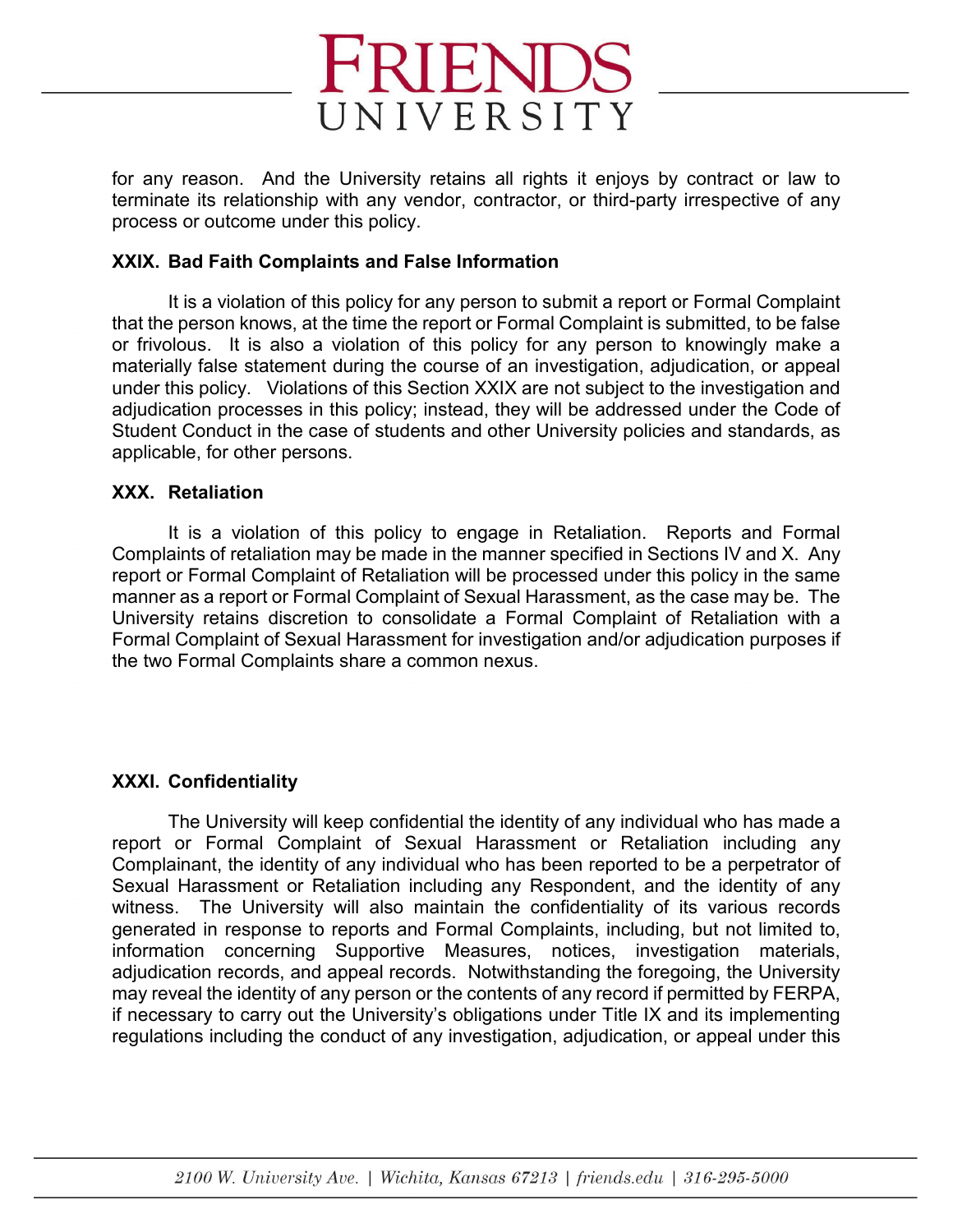policy or any subsequent judicial proceeding, or as otherwise required by law. Further, notwithstanding the University's general obligation to maintain confidentiality as specified herein, the parties to a report or Formal Complaint will be given access to investigation and adjudication materials in the circumstances specified in this policy.

While the University will maintain confidentiality specified in this Section XXXI, the University will not limit the ability of the parties to discuss the allegations at issue in a particular case. Parties are advised, however, that the manner in which they communicate about, or discuss a particular case, may constitute Sexual Harassment or Retaliation in certain circumstances and be subject to discipline pursuant to the processes specified in this policy.

## **XXXII. Other Violations of this Policy**

Alleged violations of this policy, other than violations of the prohibitions on Sexual Harassment and Retaliation, will be subject to review under the Student Code of Conduct for students, the Faculty Handbook for faculty, or other University policies and standards for employees.

## **XXXIII. Signatures and Form of Consent**

For purposes of this policy, either a physical signature or digital signature will be sufficient to satisfy any obligation that a document be signed. Where this policy provides that written consent must be provided, consent in either physical or electronic form, containing a physical or digital signature, as the case may be, will suffice.

## **XXXIV. Deadlines, Time, Notices, and Method of Transmittal**

Where this policy specifies a period of days by which some act must be performed, the following method of calculation applies:

- Exclude the day of the event that triggers the period;
- Count every day, including intermediate Saturdays, Sundays, and legal holidays recognized by the federal government;
- Include the last day of the period until 5:00 p.m. central time, but if the last day is a Saturday, Sunday, or legal holiday recognized by the federal government, the period continues to run until 5:00 p.m. central time on the next day that is not a Saturday, Sunday, or legal holiday recognized by the federal government.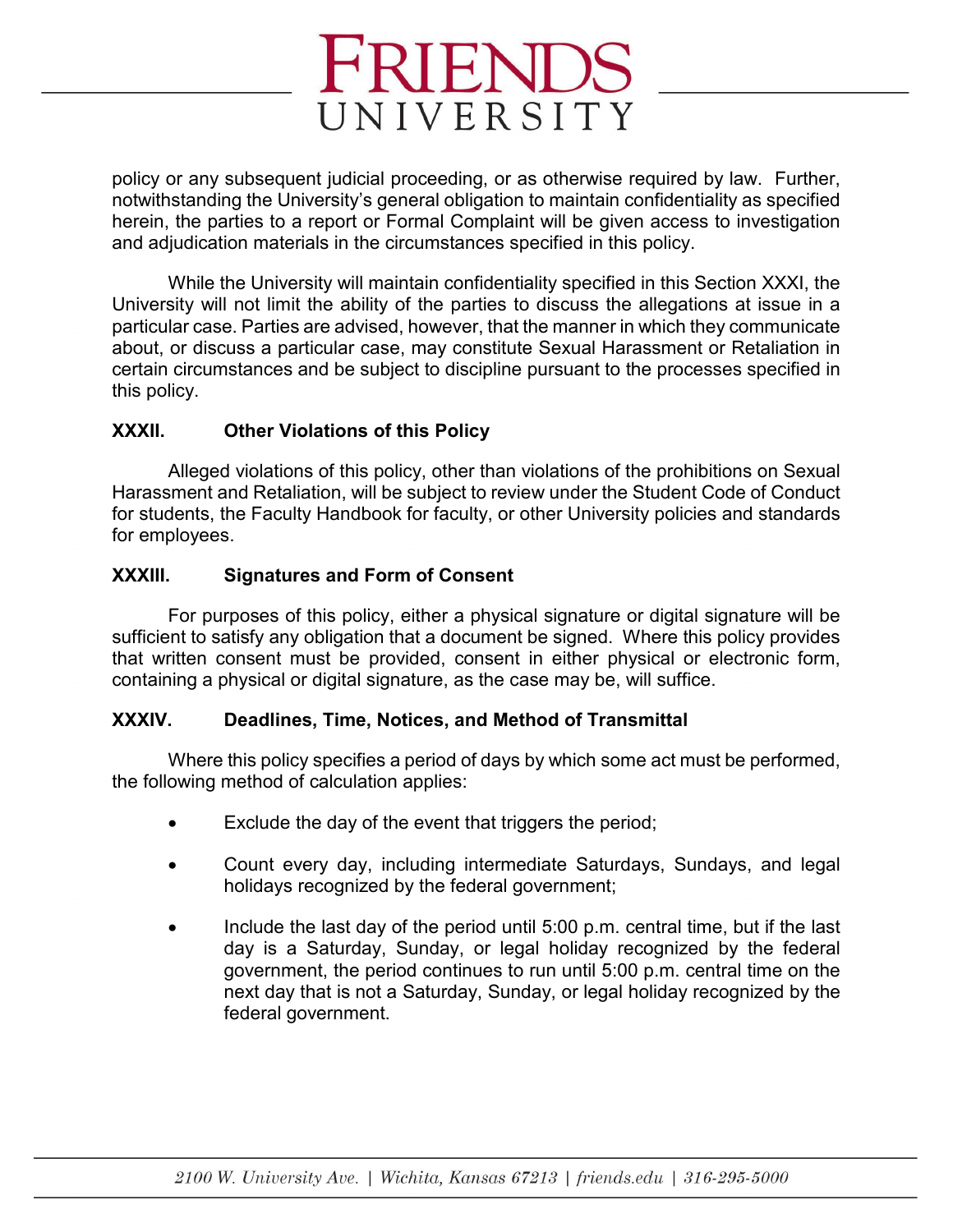

All deadlines and other time periods specified in this policy are subject to modification by the University where, in the University's sole discretion, good cause exists. Good cause may include, but is not limited to, the unavailability of parties or witnesses; the complexities of a given case; extended holidays or closures; sickness of the investigator, adjudicator, or the parties; the need to consult with the University's legal counsel; unforeseen weather events; and the like.

Any party who wishes to seek an extension of any deadline or other time period may do so by filing a request with the investigator, hearing officer, administrative officer, appeal officer, or Title IX Coordinator, as the case may be, depending on the phase of the process. Such request must state the extension sought and explain what good cause exists for the requested extension. The University officer resolving the request for extension may, but is not required to, give the other party an opportunity to object. Whether to grant such a requested extension will be in the sole discretion of the University.

The parties will be provided written notice of the modification of any deadline or time period specified in this policy, along with the reasons for the modification.

Where this policy refers to notice being given to parties "simultaneously," notice will be deemed simultaneous if it is provided in relative proximity on the same day. It is not necessary that notice be provided at exactly the same hour and minute.

Unless otherwise specified in this policy, the default method of transmission for all notices, reports, responses, and other forms of communication specified in this policy will be email using University email addresses.

A party is deemed to have received notice upon transmittal of an email to their University email address. In the event notice is provided by mail, a party will be deemed to have received notice three (3) days after the notice in question is postmarked.

Any notice inviting or requiring a party or witness to attend a meeting, interview, or hearing will be provided with sufficient time for the party to prepare for the meeting, interview, or hearing as the case may be, and will include relevant details such as the date, time, location, purpose, and participants. Unless a specific number of days is specified elsewhere in this policy, the sufficient time to be provided will be determined in the sole discretion of the University, considering all the facts and circumstances, including, but not limited to, the nature of the meeting, interview, or hearing; the nature and complexity of the allegations at issue; the schedules of relevant University officials; approaching holidays or closures; and the number and length of extensions already granted.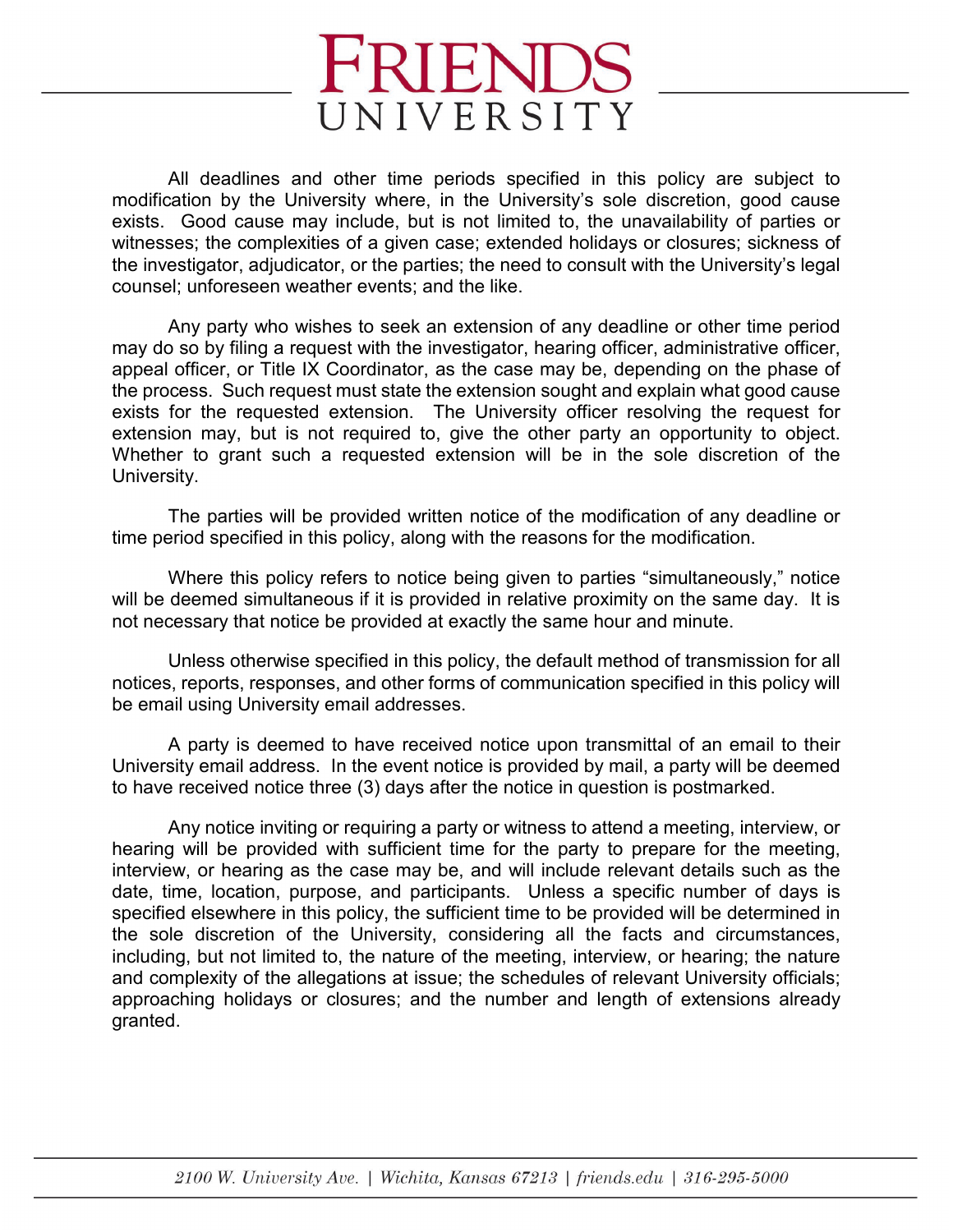

## **XXXV. Other Forms of Discrimination**

This policy applies only to Sexual Harassment. Complaints of other forms of sex discrimination are governed by the University's Non-Discrimination Policy.

## **XXXVI. Outside Appointments, Dual Appointments, and Delegations**

The University retains discretion to retain and appoint suitably qualified persons who are not University employees to fulfill any function of the University under this policy, including, but not limited to, Title IX Coordinator, investigator, hearing officer, administrative officer, informal resolution officer, and appeals officer.

The University also retains discretion to appoint two or more persons to jointly fulfill the role of investigator, hearing officer, administrative officer, informal resolution officer, and/or appeals officer.

The functions assigned to a given University official under this policy, including but not limited to the functions assigned to the Title IX Coordinator, investigator, hearing officer, administrative officer, informal resolution officer, and appeals officer, may, in the University's discretion, be delegated by such University official to any suitably qualified individual and such delegation may be recalled by the University at any time.

## **XXXVII. Training**

The University will ensure that University officials acting under this policy, including but not limited to the Title IX Coordinator, investigators, hearing officers, administrative officers, informal resolution facilitators, University provided advisors, and appeals officers receive training in compliance with 34 C.F.R. § 106.45(b)(1)(iii) and any other applicable federal or state law.

The University will also require students, administrators, faculty, and staff to undergo periodic primary prevention and ongoing awareness training that educates participants about the University's prohibition against Sexual Harassment, the various forms of Sexual Harassment, procedures for reporting, the University's procedures for investigation and adjudication, by-stander intervention, and risk reduction techniques.

## **XXXVIII. Recordkeeping**

The University will retain those records specified in 34 C.F.R. § 106.45(b)(10) for a period of seven years after which point in time they may be destroyed, or continue to be retained, in the University's sole discretion. The records specified in 34 C.F.R. § 106.45(b)(10) will be made available for inspection, and/or published, to the extent